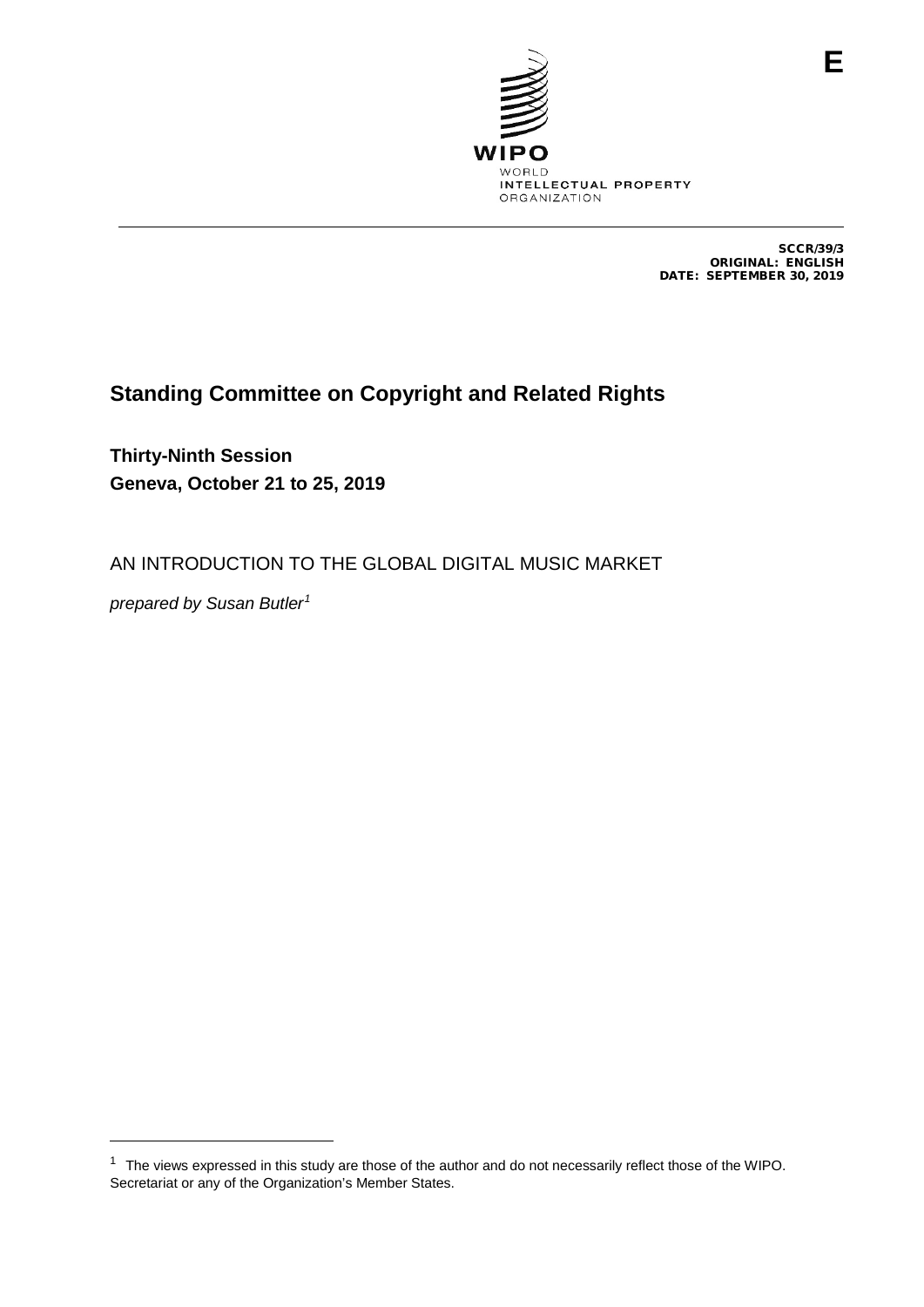# <span id="page-1-0"></span>**TABLE OF CONTENTS**

| 1.                                                           |  |
|--------------------------------------------------------------|--|
| 2.                                                           |  |
| $A_{-}$                                                      |  |
|                                                              |  |
| (1)                                                          |  |
| (2)                                                          |  |
| $C_{\cdot}$                                                  |  |
| D.                                                           |  |
| E.,                                                          |  |
| 3 <sub>1</sub>                                               |  |
| А.                                                           |  |
| B.                                                           |  |
| $C_{1}$                                                      |  |
| (1)                                                          |  |
| (2)                                                          |  |
| (3)                                                          |  |
| (4)                                                          |  |
| (5)                                                          |  |
| (6)                                                          |  |
| ADDITIONAL DISTINCTIVE SERVICES OR NICHE OFFERINGS 26<br>(7) |  |
| $\mathbf{A}$                                                 |  |
|                                                              |  |
|                                                              |  |
|                                                              |  |
|                                                              |  |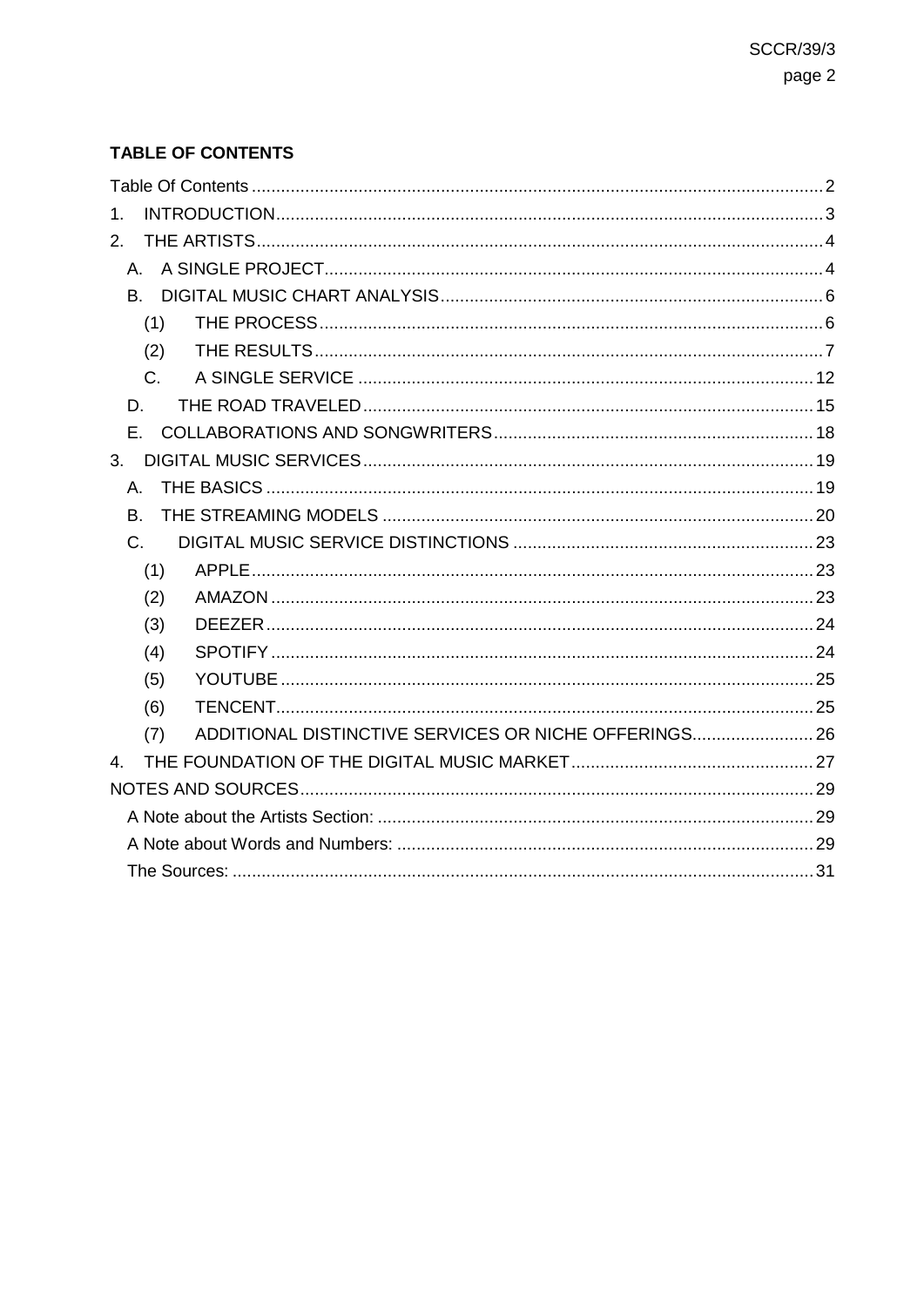### <span id="page-2-0"></span>**1. INTRODUCTION**

Digital music exists today because vast numbers of mostly young adult consumers began to search for professionally recorded music over the Internet roughly 25 years ago. To respond to this desire expressed in numerous ways, business relationships had to be created or reshaped between consumers, music creators, music companies, collective rights management organizations and technology-based, as well as Internet-access, service providers.

Together these parties make up the digital music ecosystem. How these parties interact with each other and how these relationships are managed continue to evolve as the global, regional and local marketplaces continue to evolve.

Most of the parties in these relationships understand what making music available digitally means ultimately. It means fulfilling the hopes and desires of everyone who is touched by music in some way.

The promise of digital to consumers who devour music wholeheartedly is the ability to continually find music they love from anywhere in the world and to be able to hear that music anywhere at any time. The promise of digital to consumers who simply enjoy how music makes them feel is the ability to hear in an easy way a variety of music within specific genres or within other music categories.

The promises of digital to performers, songwriters (composers and authors) and their creative partners include the opportunity to reach more listeners. The creators then have an opportunity to profit from their music so they can afford to devote their time and talent to work on their music, to continually develop creatively and to offer new music that the public may want to hear.

The promises of digital to all kinds of music-related companies—whether the company produces recorded music, publishes musical compositions, collectively manages rights in recorded music or compositions, distributes recordings of compositions, delivers digitized music or performs (streams) music—include the opportunity to generate enough money from large numbers of listeners to support their contributions to music within the commercial marketplace and to invest in people and companies to continually provide the music-related goods or services that help consumers hear the music they desire.

The promises of digital to society as a whole include enabling sustainable music markets so that individuals across the globe can access culturally or politically diverse views of human experiences expressed musically, which evoke emotional or thoughtful responses in each listener, or access music simply for enjoyment.

Delivering on these promises has required, and continues to require, the building and remodeling of an extensive infrastructure of business, technology, legal and creative operations and activities within the digital music ecosystem to support a commercial digital music market. Since these operations and activities make up the "infrastructure" of the market, by definition they are mostly conducted behind the scenes.

In plain sight, however, are certain results from these activities. The results include demonstrated opportunities that the digital music ecosystem has provided to recording artists and their creative partners and the variety of digital music service offerings available to consumers ("users" of the service) and music creators alike.

This Introduction to the Digital Music Market focuses primarily on the results that are in plain sight. Note that the digital music business changes rapidly. References to information "currently" refers to information as of mid-2019.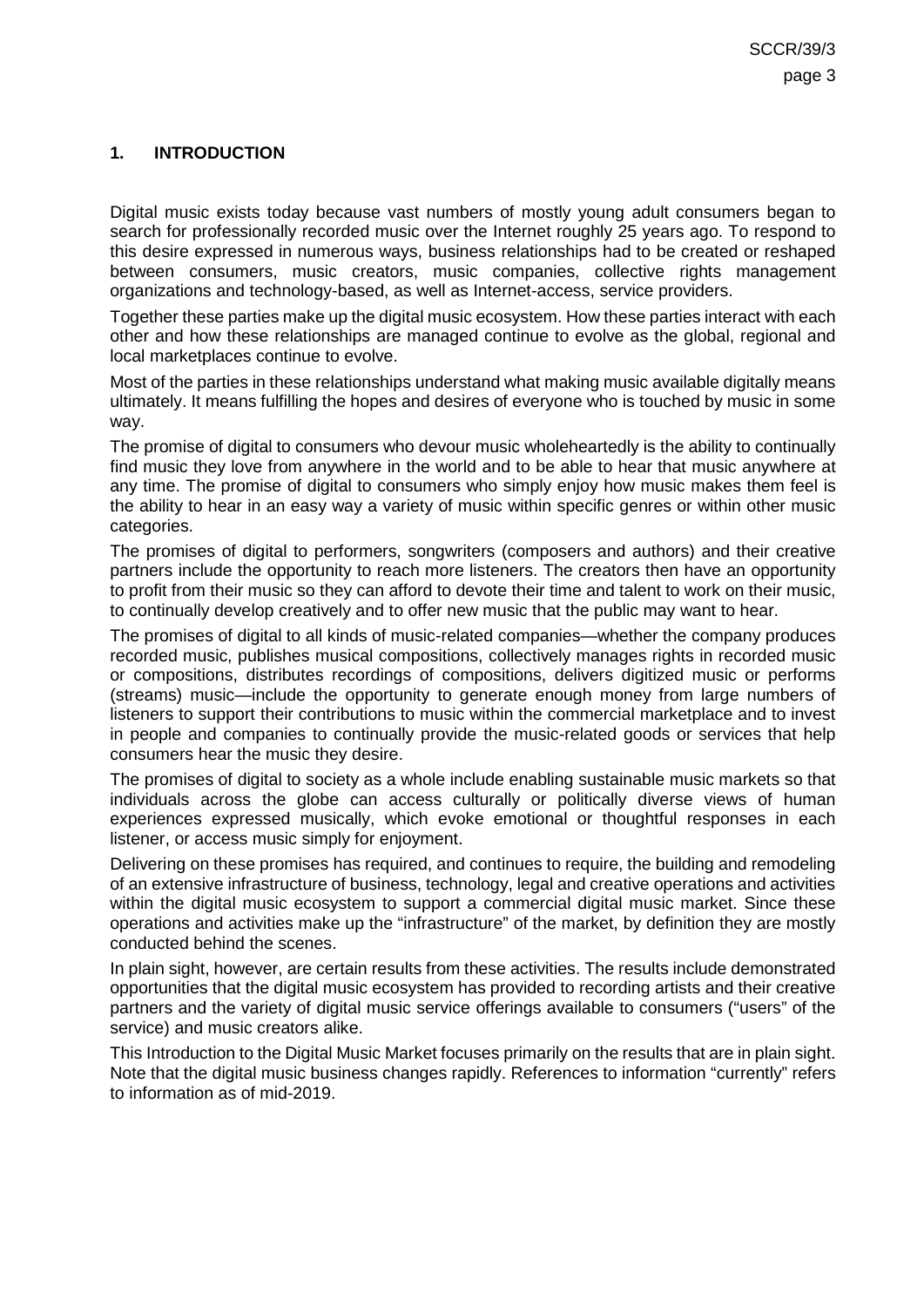### <span id="page-3-0"></span>**2. THE ARTISTS**

Summer is in full swing in Canada. Twelve recording artists—some bands, some solo acts—are preparing for a special video shoot of their live performances. During a single day in Toronto, the artists will perform their own songs and sit for promotional interviews. The artists bring a range of experiences in music and a variety of musical genres to the shoot. Each artist will perform the songs in a musical style that is different from the other artists.

The mission of the project, created by a company that distributes recordings to digital music services, is to showcase through digital channels around the world the diversity of Canadian artists who are achieving various levels of success and how songs are performed in many different musical styles, even within a single genre. The underlying message of the project is unity.

There are thousands of stories to tell about the performers and the songwriters whose music makes up a digital music service's available catalog of music. For these creators, there are many different definitions and measures of success, especially in a digital marketplace. One thing is certain. From access to success, there is a very hard road to travel for every music creator. Yet with access to a digital distribution channel, there is at least hope for success, however measured or defined.

This part of the report presents a mere glimpse of a relative few artists among the thousands whose music is available through digital music services, with a special emphasis on emerging digital music markets. The selected artists appeared at a particular moment in time when viewing the digital music market through four distinct lenses:

- A single project spotlighting musical diversity within a single country;
- Digital music charts of selected digital music services that rank the most-played artists;
- A single digital music service that makes the videos of artists available; and
- The road traveled in part by four artists whose music reaches fans of four different genres of music.

### <span id="page-3-1"></span>A. A SINGLE PROJECT

The 12 Canadian artists participating in the video shoot are part of a project produced by CD Baby, which distributes recordings for performers and some small record companies. These artists illustrate the variety of performers and songwriters in a single country who hope to reach listeners through digital music services.

Julia Haggarty performs modern country music, a style that mixes country, folk and rock genres. A classically trained performer, she sang as a lead in an award-winning *a cappella* group that toured across Canada, the US, Europe and South Korea. After the group split up, she released her first self-funded extended play recording ("EP") in 2015.

Three of the artists represent Canadian indigenous communities.

Julian Taylor is a singer-songwriter of West Indian and Native Canadian decent who performs alternative folk music. Taylor was a founding member of the 1990s band Staggered Crossing, which released records through a major recorded music company for a short time. Taylor recorded and performed with the band for a decade. Since then, he has been recording and performing as a solo artist, now fronting his Julian Taylor Band.

Midnight Shine members came together by chance to perform a single show in 2011. They stayed together as a group, recording several albums and performing live at music festivals and other events. Adrian Sutherland from the Attawapiskat First Nation, Stan Louttit and Zach Tomatuk from the Moose Cree First Nation, and Charnelle Menow from the Norway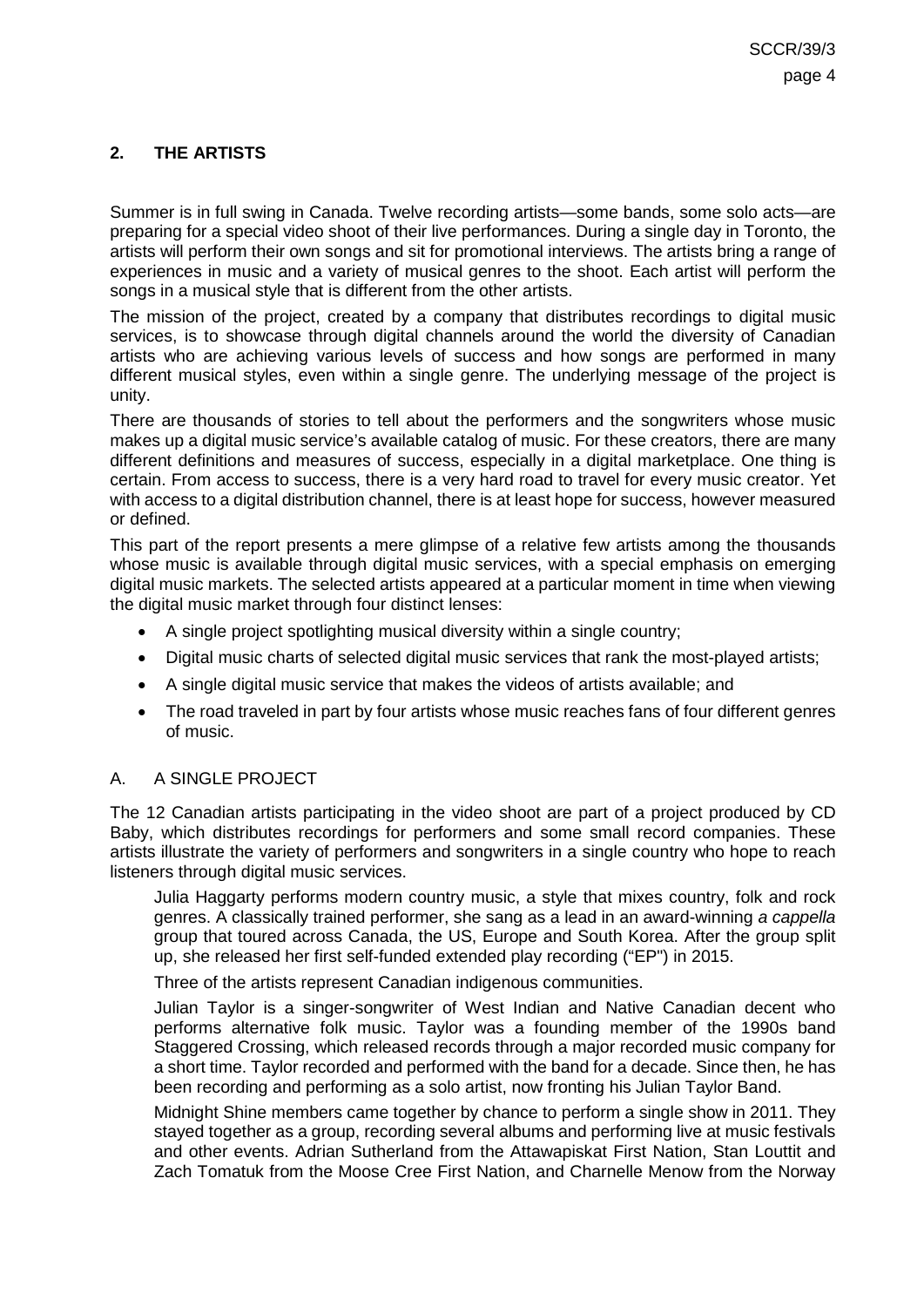House Cree Nation perform rock music. Their musical style is described as a mix of roots, classic and modern rock with a touch of Mushkegowuk Cree, a cultural sound.

Matt James is a new country singer-songwriter from a well-known musical family in the Mattagami First Nation. As an award-winning bass player and songwriter, he performed with a bluegrass band for 10 years. Deciding to pursue a career as a solo artist in 2018, he and his best friend, musician Lee D. Roy, fundraised the thousands of dollars he needed to travel to Nashville, Tennessee, to record his music, his way.

Four teenagers known as Blue Opaline from Toronto want their 'voices' to be heard through their pop rock music. Ranging in ages from 14 to 16 currently, vocalist Ariyena Sorani, bassist Wyatt Garvin, drummer Thomas Carli and guitarist Gabe Levy met through rock music camps and arts high schools. Their first EP was released in 2019.

Ken Tizzard performs political folk music. For more than 20 years, he has performed around the world for all sizes of audiences in venues ranging from huge arenas in Canada to small cabarets in northern Russia. He performed on multiple platinum-certified or gold-certified albums (awards resulting from high-sales volumes) in the 1990s and early 2000s with the alternative rock band The Watchmen.

Julie Neff is a singer-songwriter who performs folky pop music. Described as an indie pop artist with raw talent, unfaltering lyrics and a compelling voice, she released her EP in 2018.

Tribe Royal performs folk rock music that is described as alternative rock, folk and Americana with a retro '60s vibe. Songwriters Chris Kerwin and Terry O'Brien are vocalists and multi-instrumentalists, while Matt Robillard plays drums, and Bram Al-Najjar performs on bass guitar and sings. After forming the band in late 2013 and performing hundreds of shows over the following years, the group has gained an international audience with their recordings and live performances in Canada, the US and Europe.

Mary Stewart is a singer-songwriter who performs pop-driven folk music. She grew up in a musical family and recorded in-studio demos of her songs for the first time at the age of 16. Following several years of voice lessons in Canada, she traveled to France for further voice study. She released her first recordings several years ago and has since connected and collaborated with many creative artists in Nashville, Tennessee.

Bryce Clifford and Brother Superior perform post-punk rock music. Vocalist-guitaristsongwriter Clifford has been performing for over 15 years. He and bass player Geena Spigarelli, baritone saxophonist Thomas van der Brook and drummer Daniel Jones now live in Austin, Texas. Their music is described as influenced by bluegrass, classic rock, honkytonk and old-school soul, performed with a "wheels-might-come-off intensity."

Ches Anthony performs country rock music. He learned to play harmonica, guitar and piano at a young age. His father would bring him on stage with his blues band to perform for their fans. Anthony is the former lead singer for award-winning country band Cold Creek County that recorded for a major recorded music label. He is now performing as a solo act.

Johnson's Creek calls its music style "redneck rock 'n' roll." Vocalist-guitarist Glenn Code, lead guitarist-vocalist Michael Lanteigne, vocalist-bass player Mike Crombez and drummer Rick Carreiro have performed across Canada. They released their debut single recording in 2017.

As these artists demonstrate, many different musical styles can evolve from even three genres of music—rock, folk and country—as artists strive to heighten their creativity and touch a chord with listeners. Some music executives say that in Brazil alone, artists perform more than 300 different genres of music.

CD Baby plans to post the videos on YouTube and social media channels and feature one of the artists each month on the webpage of CD Baby Canada, among other activities. The recordings will also be distributed to digital music services for listening around the world.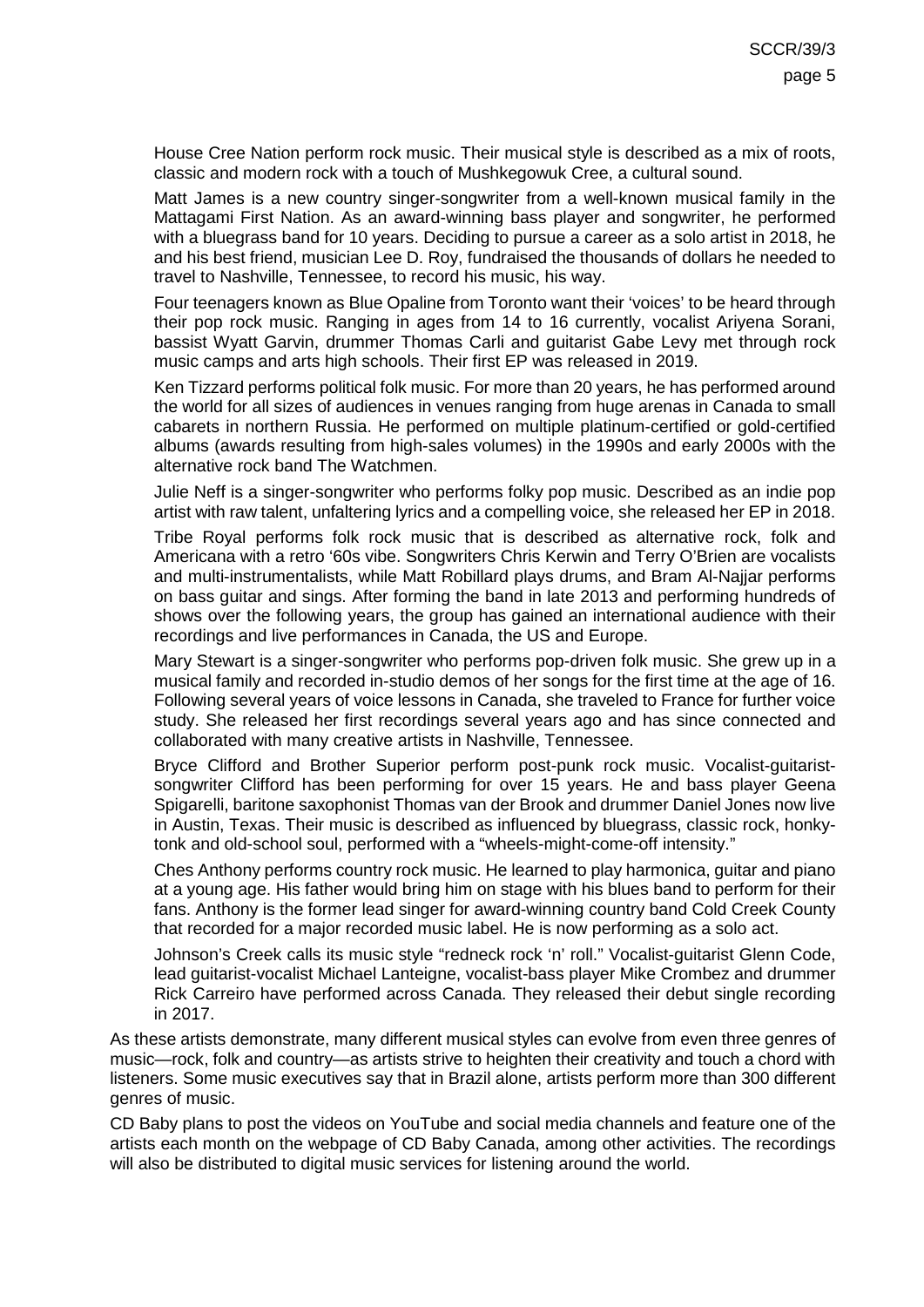### <span id="page-5-0"></span>B. DIGITAL MUSIC CHART ANALYSIS

Generally, charts listing the top recordings (often called "songs"), the top recording artists or some other distinguishing characteristic are meant to reflect the most played recordings or most viewed videos during a specific time period in a specific country or territory. How each company that compiles a chart actually calculates which recordings or performers are the most played and how to rank them are not usually available to the public. The factors used to make the calculation can be more complicated than simply counting the number of times someone streams a song, especially when some songs are streamed for only a few seconds before the listener moves to another song, for example.

Ranks, placements or appearances on charts are important indicators of achievement for music creators and for the companies that work with creators.

Therefore, one way to demonstrate how the digital music business provides opportunities for performers and whether those opportunities can help performers and their music reach listeners beyond their own national borders is to view and analyze the charts compiled by digital music services. These charts generally reveal which artists rank the highest in terms of the most listeners among all artists whose music is available on that service. The charts for digital music listening in smaller and emerging music markets can be especially enlightening in this regard.

<span id="page-5-1"></span>Chartmetric, a music streaming data analytics firm that tracks placements on many digital music charts, prepared a special analysis for this report.

### (1) THE PROCESS

Chartmetric examined which artists appeared on digital music charts in Latin America, Europe, Africa and Asia but focused particularly on the smaller or emerging music markets (countries).

In narrowing this focus, the company selected 145 countries within these four regions. It then aggregated chart information for those countries from all of the YouTube Top Songs charts from January 2018 to August 2019 and, separately, from all of the Apple Daily Top 100 charts from the chart's inception in mid-September 2018 to August 2019.

The company counted how many times an artist appeared on the charts in the artist's country of origin (sometimes the artists relocate but still draw fans from their birthplace) and on the charts for other countries (charts around the world, not only charts in the 145 countries).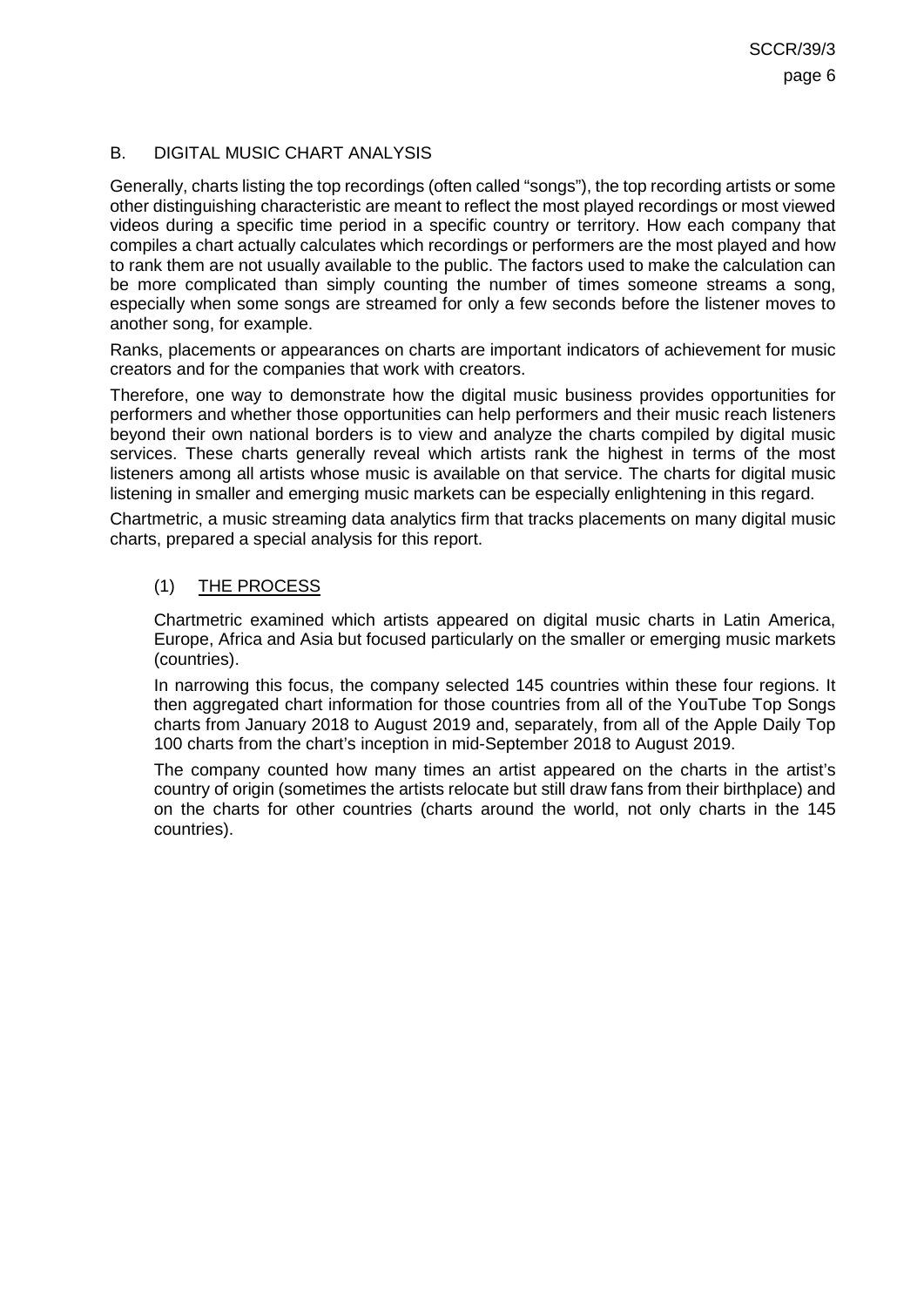Chartmetric compiled this chart data on recording artists and then assigned each country into one of the following 14 regions:

- **Central America**
- Caribbean
- South America
- Northern Africa
- Western Africa
- **Eastern Africa**
- **Central Africa**
- Middle East
- Southern Europe
- Eastern Europe
- **Melanesia**
- Eastern Asia
- Southern and Central Asia
- Southeast Asia

Based on the data, the company determined which regions produced the most artists with domestic chart success and with foreign chart success on the YouTube and the Apple charts during the defined time period. Artists appearing on their country's domestic charts demonstrate how well their music was received by listeners compared to the music of artists from outside that country (foreign or international artists). Artists appearing on foreign charts demonstrate that their music reached listeners across the national borders of their country of origin.

While there are distinctions to be made when an artist is born in one country and lives in another country where the music is released (especially when the latter country has a more established music market), the purpose of this analysis is more general in nature. This analysis is only meant to illustrate in a broad sense listener response to the artists' performances, the culture represented by that music or genre of music, and the digital movement of that music across national borders.

### <span id="page-6-0"></span>(2) THE RESULTS

Keep in mind that the YouTube charts generally represent video music, and the Apple charts represent audio music. The charts also represent the results of listening only on that particular digital music service.

Counting the number of artists appearing on the YouTube charts over this time period in the 14 regions, Eastern Europe had the most artists making it onto the domestic and foreign charts combined (67 artists), followed by the Caribbean (46 artists), Western Africa (35 artists) and Southern Europe (20 artists). South America and the Middle East followed (each with 19 artists).

Eastern Europe also had the most artists who made it onto their own domestic charts (43 artists). In other words, no other region had as many local artists versus foreign or international artists making it onto their own country's charts. Eastern Europe was followed by Western Africa (22 artists) and Eastern Africa (10 artists).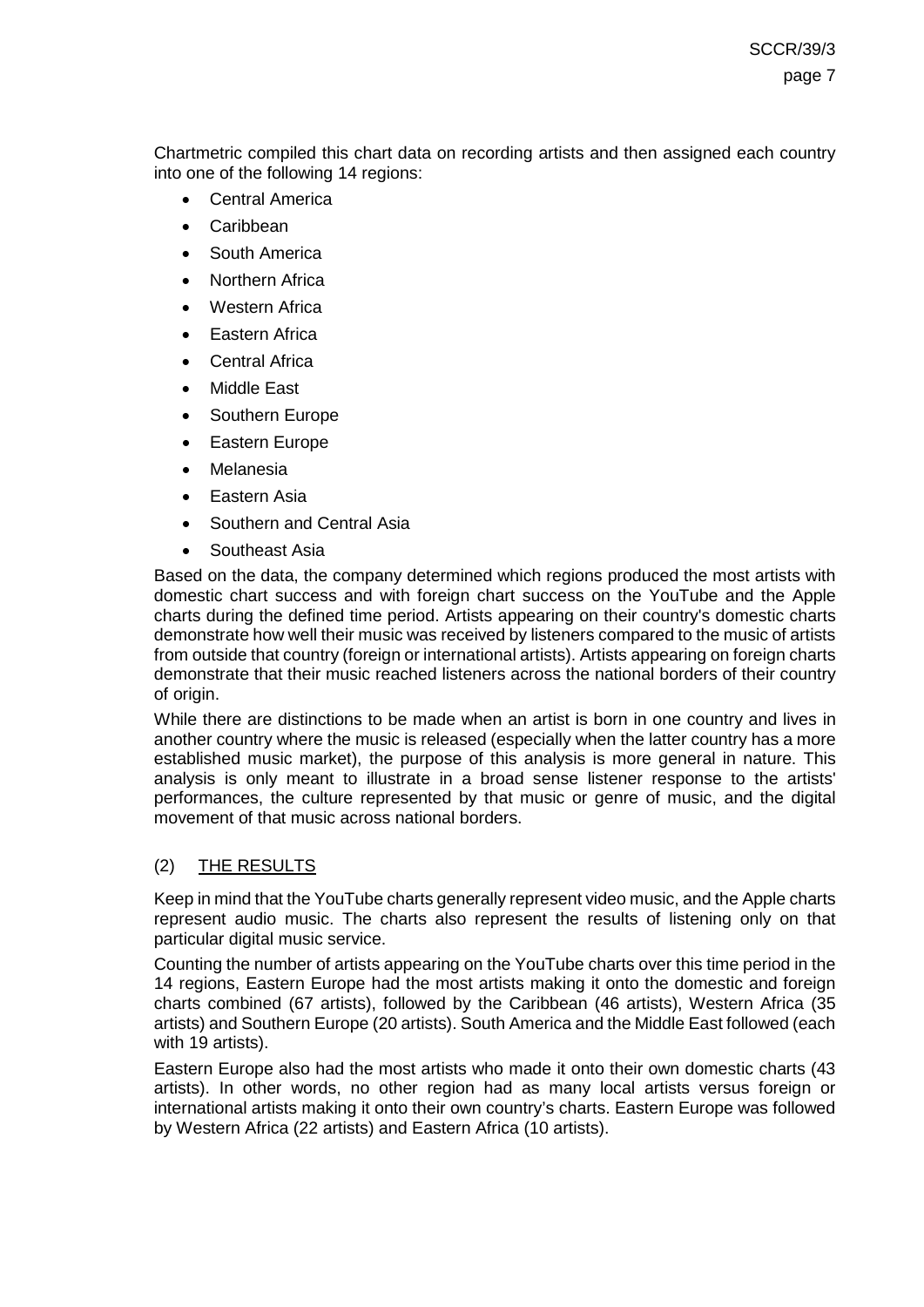Artists in the Caribbean had the most success placing on foreign charts with YouTube (46 artists), followed by artists in Eastern Europe (37 artists), Western Africa (28 artists), Southern Europe (20 artists), then South America and the Middle East (each 19 artists).

Counting the number of times artists appeared on the Apple charts over this time period in the 14 regions, Caribbean artists appeared on the domestic and foreign charts combined most often (85,000 appearances) and appeared most often on foreign charts (82,000 appearances). The figures were rounded up to the nearest 1,000. Western African artists had the most appearances on their domestic chart (13,000 appearances).

Counting the number of artists appearing on the Apple charts over this time period in the 14 regions, the Caribbean had the most artists making it onto the domestic and foreign charts combined (178 artists), followed by Western Africa (131 artists), Eastern Europe (98 artists), the Middle East (62 artists), South America (60 artists), Northern Africa (34 artists) and Southern and Central Asia (28 artists).

Like the YouTube charts, Eastern Europe had the most artists who made it onto their own Apple domestic charts, although more artists made it onto the Apple charts (59 artists). In other words, no other region had as many local versus foreign or international artists making it onto their own country's charts. Eastern Europe was followed by South America (53 artists), Western Africa (46 artists, more than double the number on YouTube), and the Middle East and the Caribbean (each with 28 artists).

Artists in the Caribbean had the most success placing on foreign charts with Apple (172 artists), followed by Western Africa (116 artists), Eastern Europe (67 artists), Middle East (44 artists), Northern Africa (34 artists), Southern and Central Asia (23 artists) and Eastern Africa (20 artists).

Adding to these general figures, Chartmetric compiled a list of artists and their rankings on the YouTube and the Apple charts during this time period for domestic charts and foreign charts. As a reminder, appearances on foreign charts demonstrate that the artists' music not only reached across national borders but was met with positive consumer response.

The names and descriptions of the top five artists on domestic charts and foreign charts for the YouTube and the Apple charts during the time period are provided in this report. Although a region like Eastern Europe may have the most artists on domestic charts during the time period, those artists are not necessarily ranked the highest on the charts.

Note that Chartmetric data includes for many artists the number of monthly listeners on Spotify, which represents the total number of unique users who have played the artist's music at least once on Spotify during the past 28 days. Some of these figures are provided to better understand the reach of the artists' music to listeners through different digital music services. Also, some artists have their own "channel" on YouTube to which users may subscribe. Some of these figures are provided as well.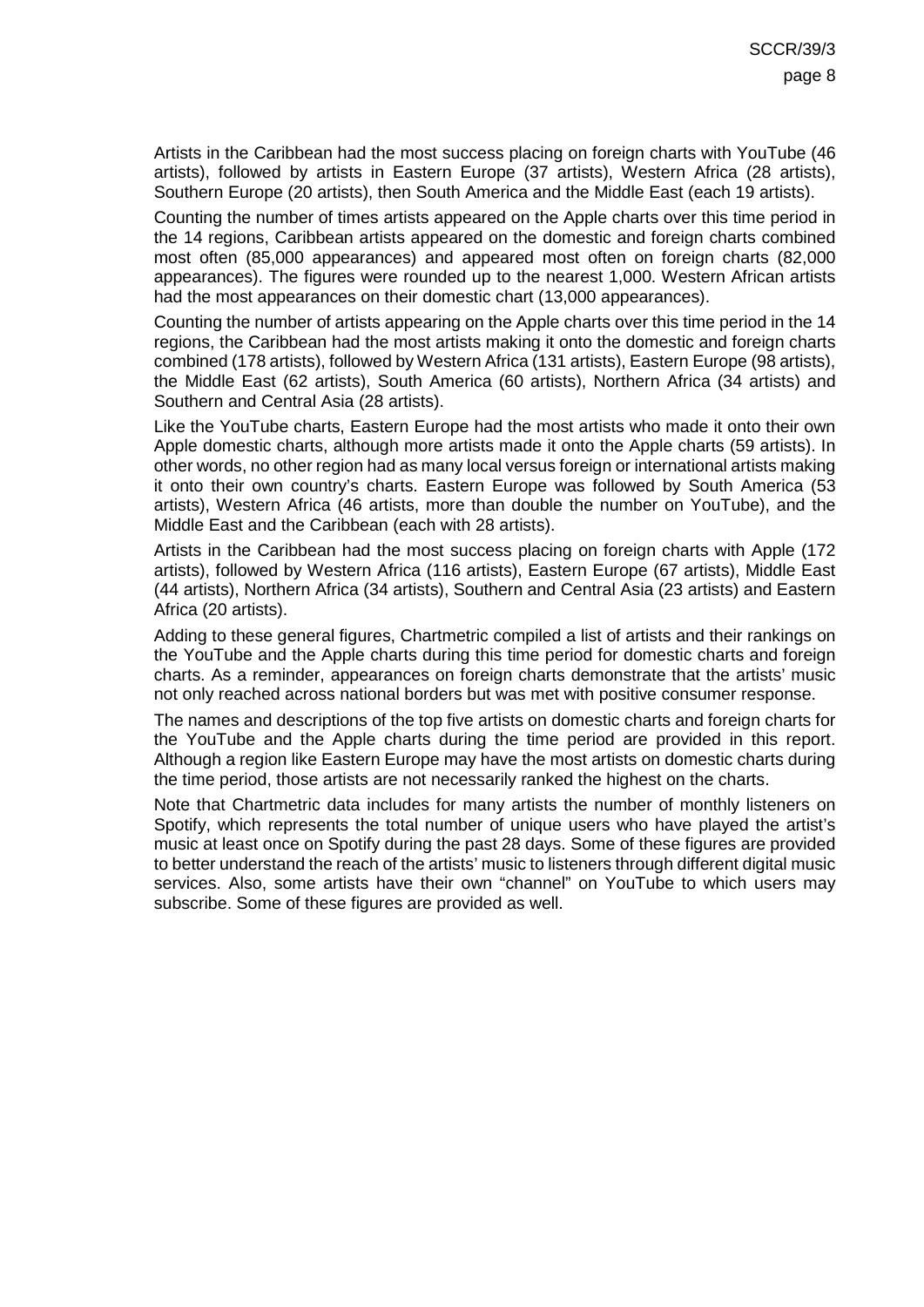### *(a) THE YOUTUBE CHARTS*

The five artists from the 14 regions with the most domestic YouTube chart entries during the defined time period were Harmonize, DaVido, Oliver Mtukudzi, Eddy Kenzo, and Lora.

Harmonize is a Tanzanian hip-hop musician, songwriter and dancer. He appeared on the YouTube charts 500 times. More than 260 of these instances were on foreign charts while more than 230 times were on his domestic charts. The chart success is mostly regional in Kenya, Tanzania and Uganda starting in May 2018, but his music reached the charts of Western Africa (Nigeria) as well. His YouTube channel has more than one million subscribers currently. On Spotify, he has almost 165,000 monthly Spotify listeners, numbering the highest in Paris, Amsterdam, London and Stockholm.

DaVido is a singer, songwriter and record producer born in the US to Nigerian parents. He later returned to Nigeria and began his music career after a business education. His musical style is described as afro pop. DaVido's debut single came in 2011 followed by a number of hit songs. His YouTube videos have almost 487 million views, and his YouTube channel has more than 665,000 subscribers currently. On Spotify, he has more than 2.7 million monthly listeners with the highest numbers in London, New York City, Toronto and Paris currently.

Oliver Mtukudzi is described as a musical and cultural icon in his native Zimbabwe. He was a musician and human rights activist who died in early 2019. Performing music that blends a number of South African music traditions, he released more than 60 albums during his career. Mtukudzi's YouTube videos have more than 19.6 million views, mostly in South Africa and Zimbabwe currently. His music still has more than 48,000 Spotify monthly listeners, mostly in Johannesburg. Note that when a wellknown performer dies, consumers often listen to the performer's music more often for a period of time.

Eddy Kenzo is a Ugandan dancehall artist who spent much of his childhood homeless after the death of his mother. He began a solo career in music in 2010 and first gained international attention five years later with a music video. His YouTube videos have more than 107 million views currently across the US, Uganda, Brazil, Senegal, France and Kenya. In contrast, he has just over 55,000 monthly listeners on Spotify, mostly in Paris, Stockholm, Amsterdam and London.

Lora is a Romanian pop singer, model and TV personality. She was part of a popular television singing competition program. Lora was part of Romanian all-girl band Wassabi that gained success around 2006. She began a solo career in 2009. Lora has more than 180,000 subscribers to her YouTube channel and more than 42,000 Spotify monthly listeners currently, mostly in Bucharest.

The five artists from the 14 regions during the defined time period with the most YouTube entries on foreign charts were Natti Natasha, Mau y Ricky, Cutty Ranks, Sean Paul, and French Montana.

Natti Natasha is a Dominican singer-songwriter of Latin urban music who moved to the US as a teenager more than a decade ago. Initially through collaborative performances with several successful male artists before taking the lead on her own album, she counts several international hit songs since 2017. Her videos have been watched on YouTube more than 7.7 billion times. Currently Mexico, Argentina, the US and Colombia are the countries where the videos are most viewed. She currently has more than 18 million monthly listeners on Spotify.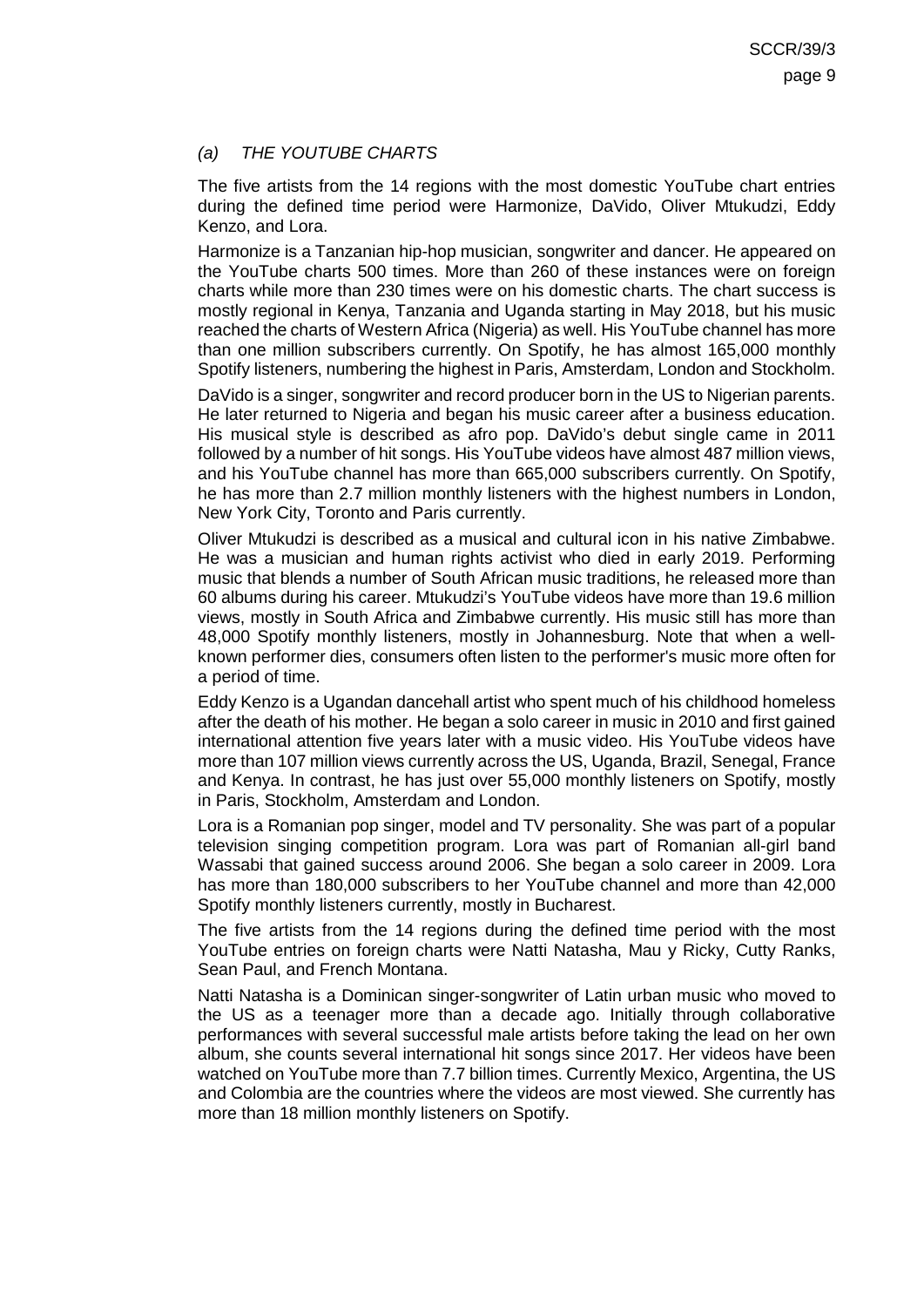Mau y Ricky are Venezuelan brothers Mauricio and Ricardo Montaner who moved to the US as children. They started in the music industry as musicians at the ages of 12 and 15 while touring with their father's band throughout Latin America. They have since written songs for successful Latin artists before striking out on their own as performers a few years ago. Their videos have been watched on YouTube more than 1.8 billion times, and they currently have more than 12.8 million monthly listeners on Spotify.

Cutty Ranks, a Jamaican dancehall musician, has been recording music since the 1980s. He is viewed as the first artist to pose a real challenge to Shabba Ranks, who then dominated the reggae genre. Data reveals that Cutty Ranks began appearing on the Global, US and UK digital charts during the time period measured for this report in March 2018 after his 1996 recording, "Dame Tu Cosita," was attached to a video with an animated dancing alien that "went viral." A record company then re-released the old recording, attaching it to the video with the animated alien, which has been viewed more than 1.3 billion times currently.

Artists Pitbull and Karol G released a remix recording of the Cutty Ranks music for a video that includes the animated alien dancing. That video currently has more than 80 million views. During the time period measured for this report, Cutty Ranks was listed 470 times on the charts. In contrast to the video views, he currently has approximately 173,000 monthly Spotify listeners.

Sean Paul is viewed as a Jamaican hip-hop and dancehall music superstar. A rapper, singer, songwriter and producer, his music spread globally in the early 2000s and found a resurgence in recent years. He has collaborated with some of the top international artists in the music industry. His YouTube videos have been viewed more than 2.3 billion times, and he has more than 22.9 million monthly Spotify listeners currently.

French Montana is a rapper, singer and songwriter born in Morocco. He immigrated to the US as a teenager. He began his career as a music entrepreneur, releasing DVDs mixing interviews with established hip-hop artists and unsigned talent. About a decade ago, he began releasing his own mixtape CDs with various DJs as his hosts. He has since released studio-recorded albums of his own music. His YouTube videos count more than 1.8 billion views, and he has more than 19.6 million monthly Spotify listeners currently.

### *(b) THE APPLE CHARTS*

On the Apple charts, the top five artists with the most domestic chart entries during the time period were Mayra Andrade, Jah Prayzah, Elji Beatzkilla, R2Bees and Dennis Lloyd.

Mayra Andrade is a singer-songwriter from Cape Verde who lives in Portugal. She began performing in her adolescence and by her early twenties became known in the Parisian world music scene. Born in Cuba, she moved to Senegal, then Angola and followed by Germany before settling on her parent's native island of Cape Verde. In addition to her high position on Apple's domestic charts, she has more than 257,000 monthly Spotify listeners, mostly in Paris, Lisbon and Sao Paulo currently.

Jah Prayzah is a Zimbabwean musician, songwriter and lead member of the band Third Generation. While the first album was released in 2007, since 2013 their albums have received multiple awards. Jah Prayzah has a special interest in the nhare mbira musical instrument and a fascination for the military. The band's signature 'look' is wearing military regalia for performances. In addition to the Apple chart positions, he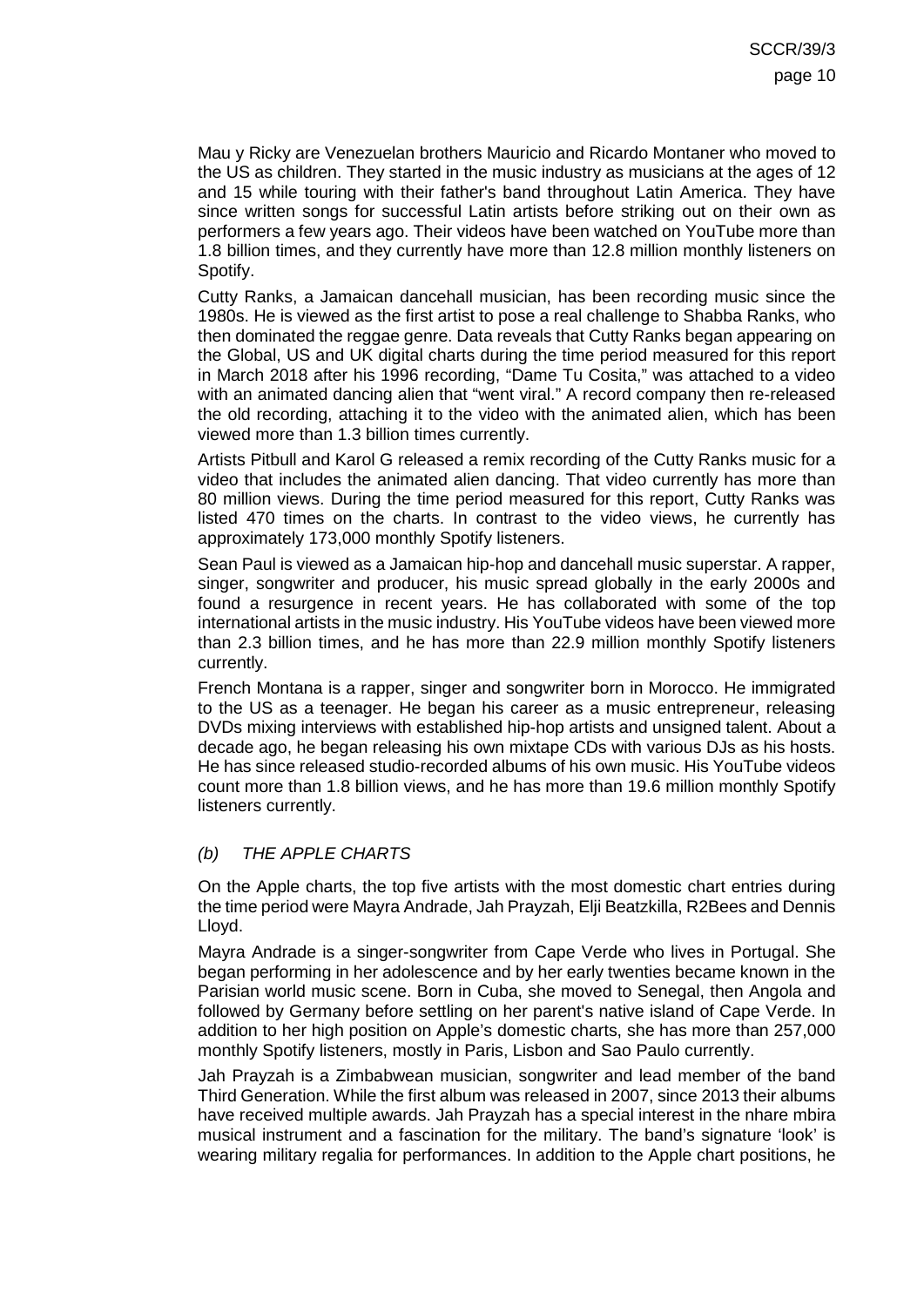has 26,000 monthly Spotify listeners, mostly in Johannesburg, London and Cape Town currently.

Elji Beatzkilla is a rapper, singer, producer and songwriter born in Nice, France, to Cape Verdean parents. His musical career began as a hip-hop dancer. After returning to Cape Verdean for a time, he moved to the US. In addition to his Apple charts positions, he has more than 83,000 monthly Spotify listeners, mostly in Paris, Lisbon and Amsterdam.

R2Bees is a Ghanaian hip-hop and hiplife duo. They began their career by representing their school in rap competitions and inter-school music contests, which led to other competitions. Their first recording was released in 2008. In addition to their Apple domestic chart position, they have more than 218,000 monthly Spotify listeners, mostly in London, Amsterdam and Paris.

Dennis Lloyd is an Israeli singer-songwriter, multi-instrumentalist and producer from Tel Aviv. He spent time in Bangkok to focus on writing songs and producing music before returning to Israel. In addition to his high ranking on Apple domestic charts, Lloyd has more than 113 million YouTube video views, mostly in Israel and Romania, and more than 9.2 million monthly Spotify listeners currently, mostly in Paris and throughout Germany.

On the Apple charts for the 14 regions during the time period, the five artists originally from these regions with the most foreign Apple chart entries are Popcaan, Natti Natasha (the Dominican singer-songwriter), Mau y Ricky (the Venezuelan brothers), Sean Paul (the Jamaican artist-producer) and French Montana (the rapper from Morocco-US).

Popcaan is a Jamaican dancehall artist, singer and songwriter who rose to international success in the early 2010s. In addition to his Apple charts rankings, he has more than 1.6 million monthly Spotify listeners, mostly in London, Toronto and New York City, and almost 460 million YouTube video views currently, mostly in the US.

### *(c) OTHER ARTIST DATA HIGHLIGHTS*

Chartmetric notes four additional artists in emerging digital music markets to highlight their reach across national borders. They are Severina, Buba Corelli, Jah Khalib, and Atif Aslan.

Severina Kojić is a Croatian pop singer described as popular across the entire former Yugoslavia. During the 1980s, she won numerous awards at local festivals. During the 1990s, she was reportedly a national pop icon. Chartmetric data during the defined time period reveals that she was ranked on charts 166 times for eight recordings from July 2018 until June 2019, but all instances were on foreign charts. Her "Tutorial (featuring Ljuba Stanković)" charted most diversely (Serbia, Austria, Switzerland and Luxembourg) after release in June 2018, and appears on charts most frequently in Serbia. She has more than 141,000 monthly Spotify listeners currently, mostly in Vienna, Stockholm and across Germany.

Buba Corelli, a Bosnian rapper whose hometown is Sarajevo, ranked on charts during this time period 229 times, all foreign charts. Seven of his recordings appeared on charts since May 2018, mostly in Serbia, Austria, Switzerland and Luxembourg. He has more than 222,000 monthly Spotify listeners currently, mostly in Vienna and across Germany.

Jah Khalib is a Russian-speaking rapper in Kazakhstan. He ranked in the charts 131 times during this time period for nine recordings since May 2018, all on foreign charts. He made the charts in Russia, Estonia, Austria, Germany and Ukraine. He has more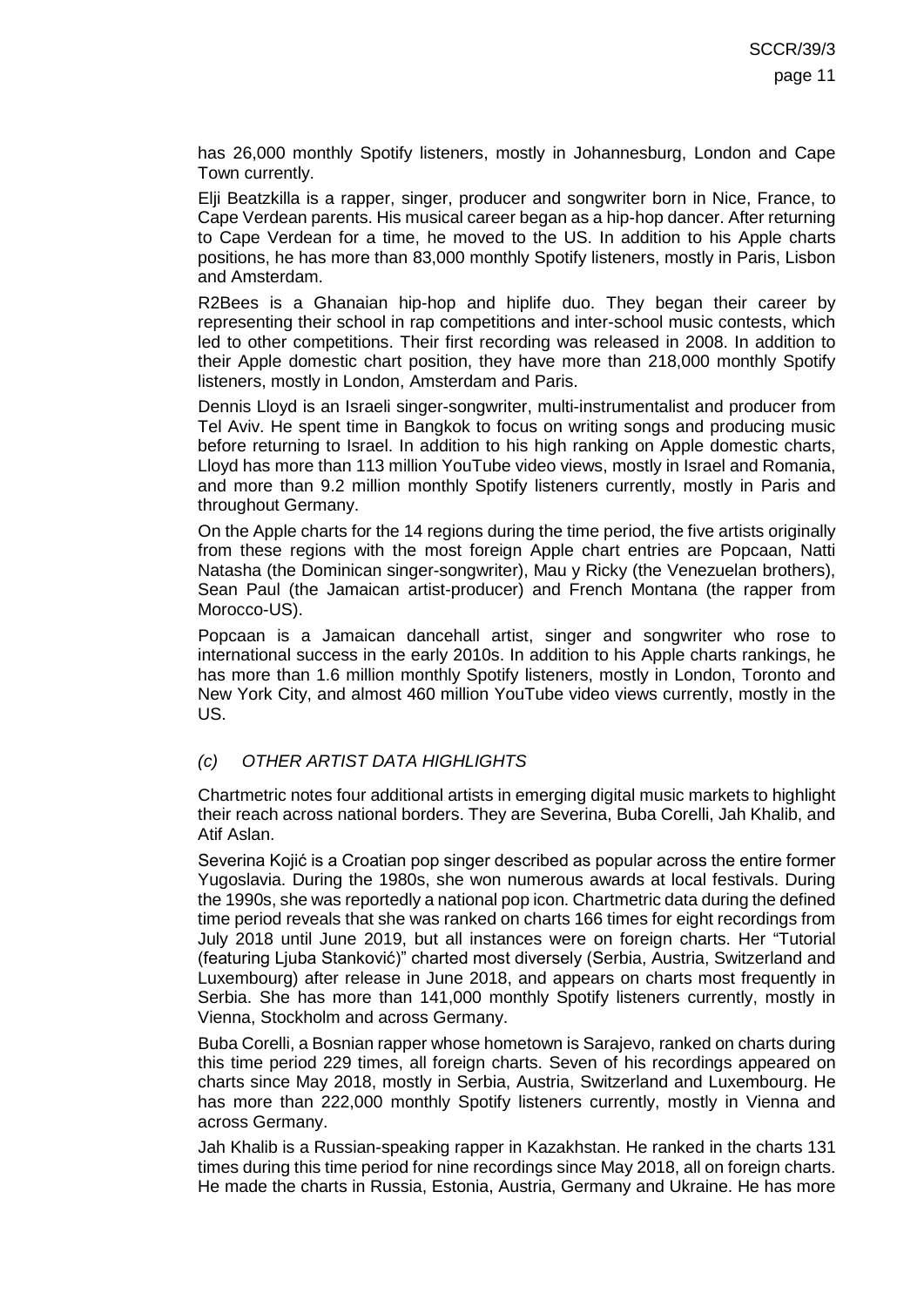than 338,000 monthly Spotify listeners, mostly across Germany, and more than 67,000 subscribers to his YouTube channel currently. His music and musical performance on the "Medina" movie premier video on YouTube, however, have more than 102.3 million views currently.

Atif Aslan is described as the biggest superstar in the history of Pakistan. The actor, singer and musician had nine recordings during this time period on charts, listed 104 times on foreign charts, touching all regions of the world from Iceland to Zimbabwe, Turkey to New Zealand. He also ranked on the global chart 42 times. Aslan, also a playback singer (i.e., his singing is heard in movies although an actor is lip-syncing to the song as if the actor is singing), has more than 3.9 billion YouTube video views and more than 1.8 million monthly Spotify listeners currently, spread across cities including Toronto, London, Singapore, New York City and Chicago.

### <span id="page-11-0"></span>C. A SINGLE SERVICE

Not surprisingly, recording artists who are dancers or whose music is enhanced with dance may connect well with consumers through digital video services. YouTube reports that dance videos have played a major role in spreading Latin and African music across the world on their service.

### *(1) LATIN MUSIC*

For the past few years, Latin artists have been dominating the YouTube charts. At the start of 2017, five Latin music videos had reached one billion views on YouTube. By the end of that year, 20 Latin music videos reached one billion or more views. Luis Fonsi's "Despacito" featuring Daddy Yankee, one of the biggest success stories in music that year, was the first video of any kind in YouTube history to count more than four billion views.

Six of the top 10 videos released on YouTube in 2017 featured Latin artists. As Latin music grew in popularity, the list of pop stars collaborating with Latin artists kept growing to include Beyoncé, Justin Bieber, French Montana, Chris Brown and others. Latin artists were building a global fanbase.

Around the world, daily view counts for top Latin artist videos skyrocketed, year-onyear from the same period in 2016 to 2017, growing by 316% in India, 268% in Indonesia, 257% in the Philippines, 206% in Egypt, 150% in Israel, 120% in the UK and 116% in Australia.

Near the end of 2018, the number of Latin music artist videos grew to 41 videos. More than half of the top 100 most-viewed music videos of 2018 were Latin music.

### *(2) AFRICAN MUSIC*

For African music, video that enables users to see and experience the dances and the cultures are helping the sounds of Africa spread to listeners across national borders.

YouTube reports that the most-streamed afro-pop video is the 2014 "Johnny" by Yemi Alade, a Nigerian singer and songwriter. She won a popular talent contest in 2009 and released her debut single later that year. Her debut album came in 2013, which included "Johnny." YouTube reports that the fan dances helped the video go viral. The video has more than 107 million views currently. Chartmetric data shows that Alade has more than 1.8 million monthly Spotify listeners currently with the highest numbers in London, New York City, Los Angeles, Paris, Chicago and Amsterdam.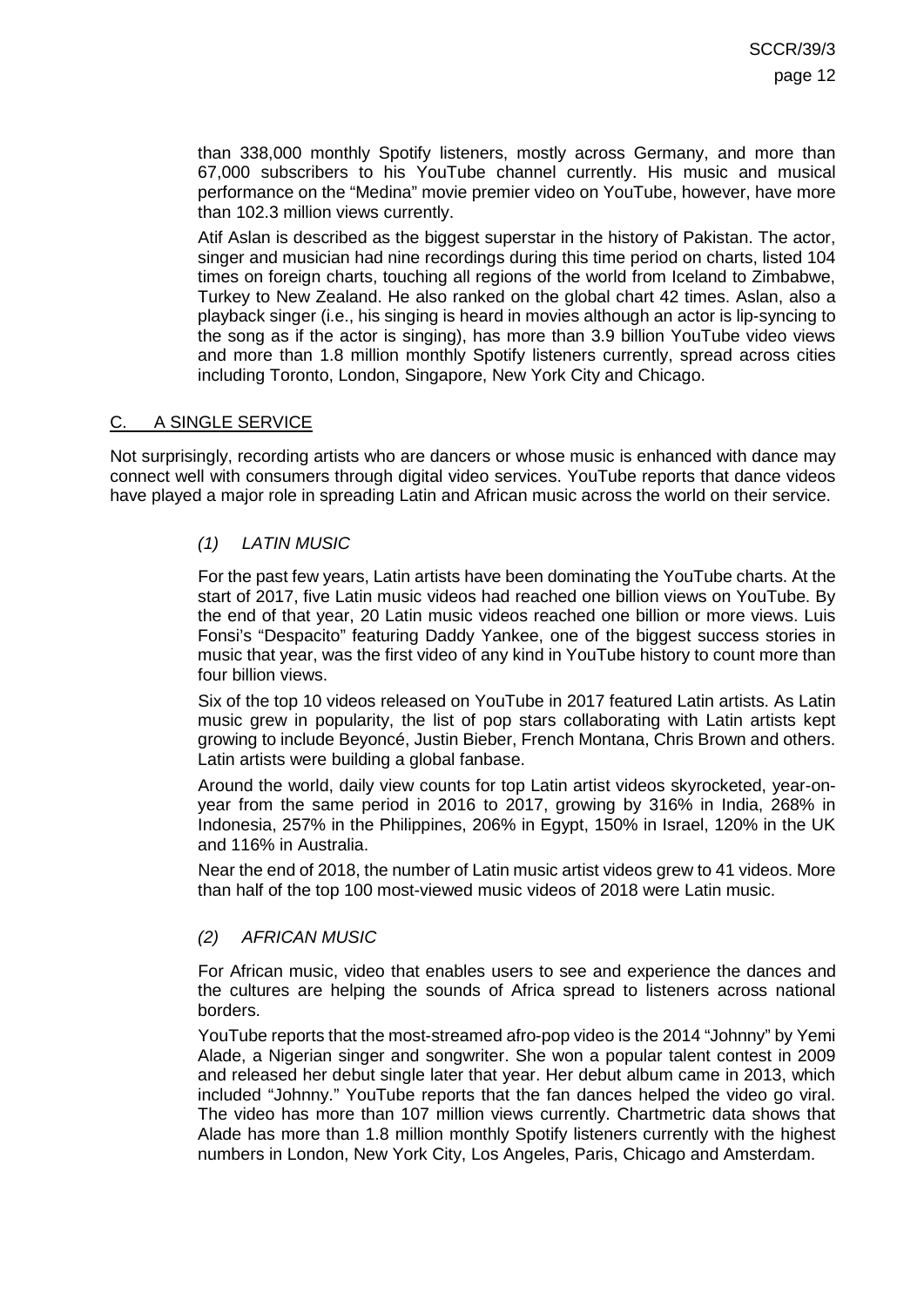French Montana, the Moroccan rapper who immigrated to the US, reportedly saw a YouTube video with a group called the Triplet Ghetto Kids dancing to Eddy Kenzo's "Sitya Loss." French Montana flew to Uganda to find the kids. He shot his video in Uganda for "Unforgettable" featuring Swae Lee and the kids dancing. With music described as having an afrobeats feel, the video has more than 977 million views currently.

Burna Boy, a Nigerian reggae-dancehall singer and songwriter, has seen explosive growth on YouTube. The viewership for his videos also spreads outside Africa to cities including London, Paris and New York City. Chartmetric data shows Burna Boy with more than 195 million YouTube views currently and more than 4.9 million monthly Spotify listeners, with the highest Spotify numbers in London, Amsterdam, Dublin, Paris and across the UK.

YouTube reports that over 70% of the views of the top 25 most watched Sub-Saharan-Africa artist videos come from outside Africa.

#### *(3) INDIAN MUSIC*

Artists in India are also making a big impact through digital videos. YouTube reports that in early 2018, no videos featuring Indian artists had reached the milestone of 500 million views. Currently, eight Indian artists have reached the milestone with more set to cross over in the coming months.

Seven of the top 100 most-played songs of 2018 across YouTube featured Indian artists. Over the past year, artists including Guru Randhawa, Badshah, Arijit Singh and Neha Kakkar have each reached the YouTube music charts in the UK, Australia, New Zealand and Canada, along with the global charts.

Guru Randhawa is a singer-songwriter. Chartmetric data shows he has more than 2.5 million subscribers to his YouTube channel currently and more than 2.1 million Spotify monthly listeners currently in Toronto and London.

Badshah is a singer, songwriter and performer described as a pop star in India. Chartmetric data shows that he has more than 3.7 billion YouTube video views mostly in India and more than 2.8 million monthly Spotify listeners in Toronto, London, Singapore, New York City, Chicago and Kuala Lumpur.

Arijit Singh is a musician, singer and producer with more than 10.1 billion YouTube video views mostly in India and more than 3.7 million monthly Spotify listeners in the same cities as Badshah.

Neha Kakkar is described below under global artists.

YouTube reports that T-Series, the channel for the Indian T-Series music label and movie studio, is currently the No. 1 most-subscribed channel on YouTube with more than 74 billion views across its channel.

### *(4) OTHER REGIONAL MUSIC*

YouTube data reveals that the music of artists in other regions also crosses national borders, sometimes with extraordinary reach. Two artists are currently notable examples.

Sơn Tùng M-TP is a Vietnamese singer, songwriter and actor. YouTube reports that his collaboration with Snoop Dogg, one of the most successful American rap music artists, released as a video in 2019 was the third biggest premiering music video of all time. The video generated more than 25.5 million views within the first 24 hours,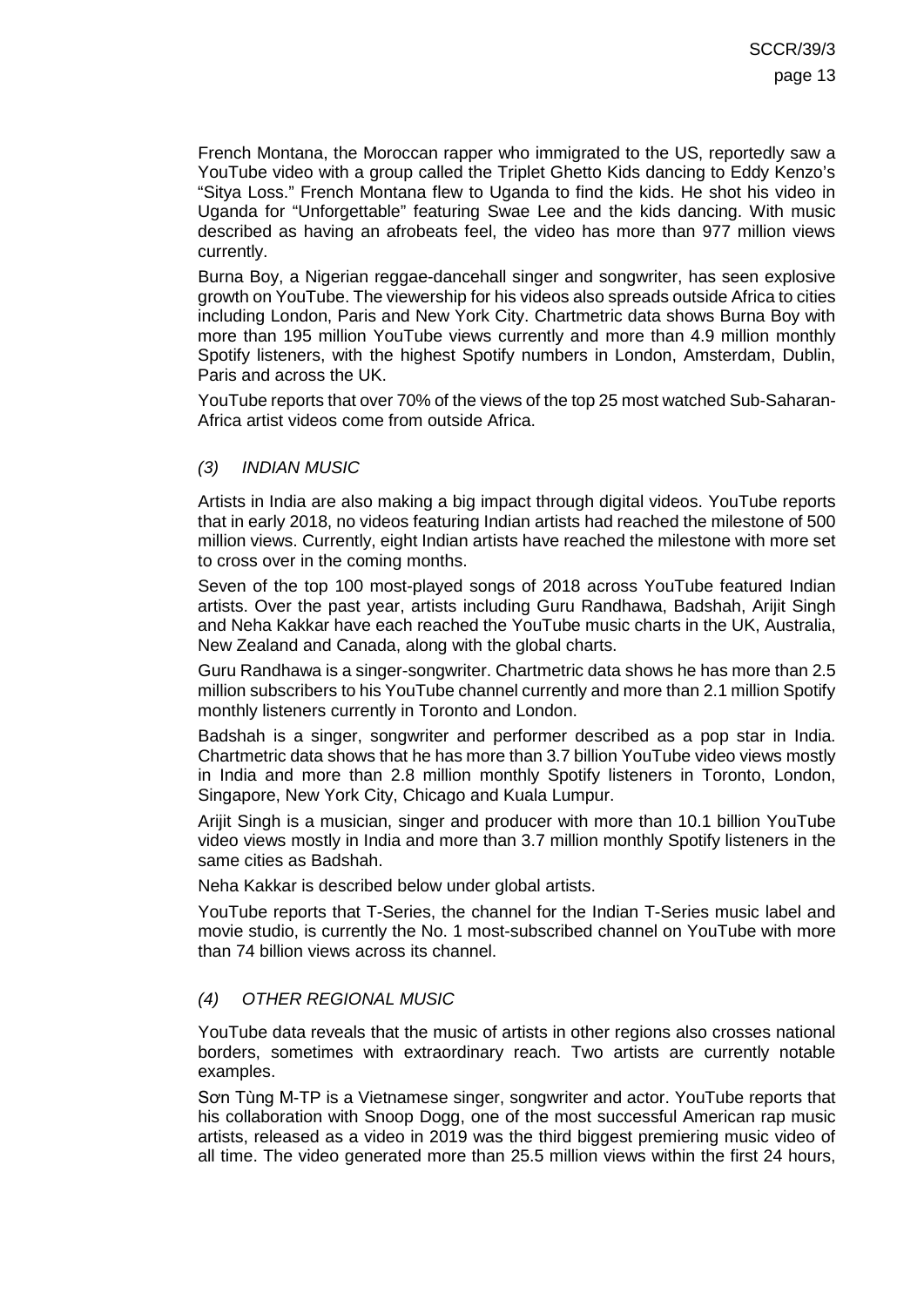which was also among the top 20 videos with the most views in that time frame of all time. It also placed on the YouTube global charts.

Reynmen in Turkey has been a YouTube creator/video blogger. Although he is called a creator-turned-rapper, he writes with his 2017 music video featuring Lil Bege: "To avoid misunderstanding, we are not rappers. But we chose rap to express ourselves perfectly." That music video has more than 68 million views currently. His 2019 "Derdim Olsun" video earned more than 17.6 million views within the first 24 hours, which made the global charts, and currently counts more than 236 million views.

### *(5) YOUTUBE TOP GLOBAL ARTISTS*

If Latin America and India are considered to be emerging digital music markets, then it is quite notable that Latin and Indian music artists make up the current YouTube Top 10 Global Artists chart (August 11, 2019). The top 10 artists are the following.

J Balvin, a Colombian reggaeton singer, is described as a chart-topping recording artist whose polished urban singles, "Yo Te Lo Dije" and "Mi Gente," and multiplatinum-selling albums have not only made him a top-tier Latin crossover act, which means finding an audience in more than one genre of music, but someone capable of breaking the American music industry's language barrier. He is one of the most recognizable members of the second generation of reggaeton artists. Over the past year, his YouTube music has more than 8.9 billion plays with the most views in Mexico, the US, Colombia, Argentina, Spain and Brazil.

Alka Yagnik is an Indian singer whose career spans three decades. She is a wellknown playback singer, which means that her singing is pre-recorded for use in movies. The actresses lip-sync the songs for the camera, but the playback singer's voice is heard in the movie. Over the past year, her YouTube music has more than 9.1 billion plays, mostly in India, Pakistan, Bangladesh, Indonesia and Saudi Arabia.

Bad Bunny is a young urban music singer, rapper and producer originally from Puerto Rico. He has reportedly performed at sold-out concerts throughout Europe, Latin America and the US. His YouTube music has counted more than 7.6 billion plays over the past year, mostly in the US, Mexico, Colombia, Argentina and Spain.

Daddy Yankee, the Puerto Rican singer, songwriter, rapper, actor and record producer, coined the word reggaeton in the 1990s to describe the new music genre emerging in his country. Known as the King of Reggaeton, his success is described as so phenomenal in the wake of his 2004 hit "Barrio Fino" and "Gasolina" that he transcended cultural boundaries and genre trappings. Daddy Yankee has helped launch countless music careers for other artists. His YouTube music has counted more than 6.4 billion views over the past year, mostly in Mexico, Argentina, the US, Colombia and Spain. Chartmetric data shows that his total video views exceed 11.3 billion, and his Spotify monthly listeners are currently more than 49.3 million.

Anuel AA is a Puerto Rican rapper who is credited as among those who spearheaded the Latin music musical style called trap. His music is described as a blend of reggaeton and trap. His song lyrics are described as too risqué to be played on the radio, so he gained millions of followers by posting videos and creating an "intensely active" social media presence, mostly while serving time in prison. His YouTube music counted more than 7.6 billion plays over the past year, mostly in Mexico, Colombia, the US, Argentina and Peru.

Ozuna is a reggaeton singer and songwriter from Puerto Rico. He writes songs described as positive and uplifting, encouraging people to work toward their dreams, and avoiding the use of profanity. He made his breakthrough in 2016. His YouTube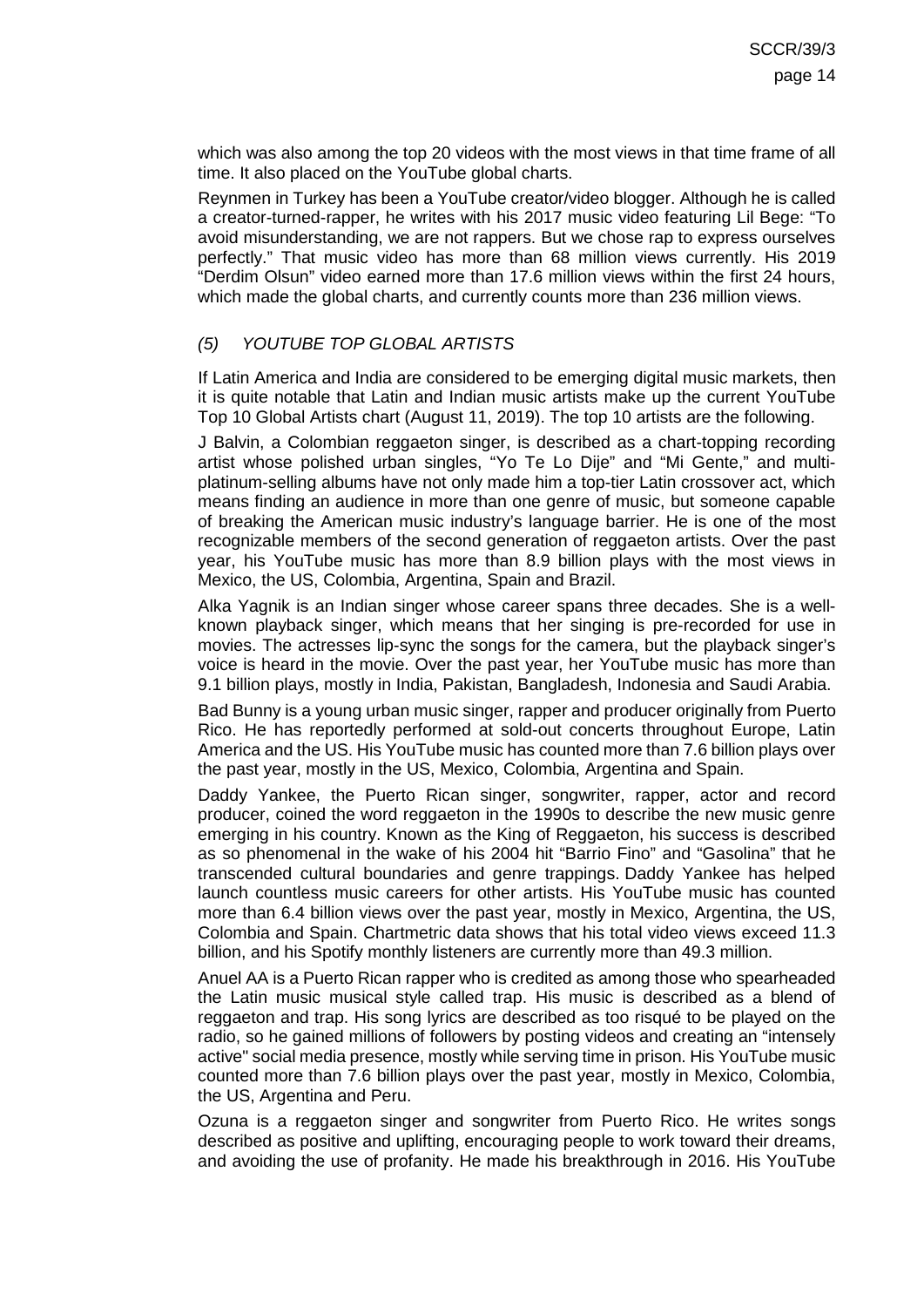music has more than 8.9 billion plays over the past year, mostly in Mexico, the US, Colombia, Argentina and Spain, but also in Italy (315 million views).

Udit Narayan is one of India's most popular playback singers. His YouTube music over the past year earned more than 7.1 billion views, mostly in India, Pakistan, Bangladesh, Indonesia and Saudi Arabia, but also in the US (53.5 million views).

Karol G is a reggaeton singer and songwriter born in Colombia who moved to the US. Through collaborations with other Latin music artists, she made her mark in music over the past several years. Her YouTube videos over the past year have been viewed more than 5.2 billion plays, mostly in Peru, Chili, Colombia, Mexico and Ecuador.

Farruko is a Puerto Rican singer-songwriter. He gained recognition by collaborating with well-known artists. He credits the social media platform Myspace for helping him create a fan base that would eventually help him become a popular singer. His YouTube music over the past year has over 6 billion views, mostly in Latin American, the US and Spain.

Neha Kakkar is an Indian singer who was a contestant in the television music competition "Indian Idol" in 2006. Her first album was released in 2008. Her YouTube music over the past year had over 8.7 billion views, mostly in India, Bangladesh, Pakistan, the US and Nepal.

### <span id="page-14-0"></span>D. THE ROAD TRAVELED

For music creators, merely having talent, access to digital music services or placements of songs on playlists are not enough to achieve success. Many digital music services currently receive tens of thousands of new recordings each month. There is extraordinary competition in the world among music creators to catch a few minutes of a listener's attention.

Most importantly, the music must strike a chord with music listeners at a particular moment in time. Even the biggest music stars do not hit that chord every time with every listener with every new song.

In addition to developing one's talent and working hard for long hours to gain experience and exposure, using all of the digital promotional tools available from digital music and social media platforms plus collaborating with other creators and with a variety of business-minded individuals can help make a difference.

The experiences of four artists illustrate some of the ways in which they collaborated with other people.

Alan Walker was very young when he began teaching himself to produce music in Norway by watching tutorials on YouTube. When he was about 15-years-old, he heard a song by an Italian DJ online and reached out to him, asking how he produced his music. The online community gave him that opportunity to connect.

He began producing music and posting it to YouTube and SoundCloud in 2012. Continuing to connect with people online who only used nicknames, he received feedback and advice to advance the way he produced music. He released his first official single in 2014, described as a melodic electro-house recording. With the help of an electronic dance music company, his music got noticed by listeners online.

The following year at the age of 18, Walker began working with a manager with a record deal and released an album in late 2015. Shortly afterward, Walker made his live performance debut at the Winter X Games in Oslo. Gamers especially responded to his music. By the beginning of 2017, his YouTube channel became the most subscribed channel registered in Norway with millions of subscribers.

After more producing, live performances and collaborations with other DJs and record producers, Walker released his first album recorded in a professional studio in 2018. Currently as an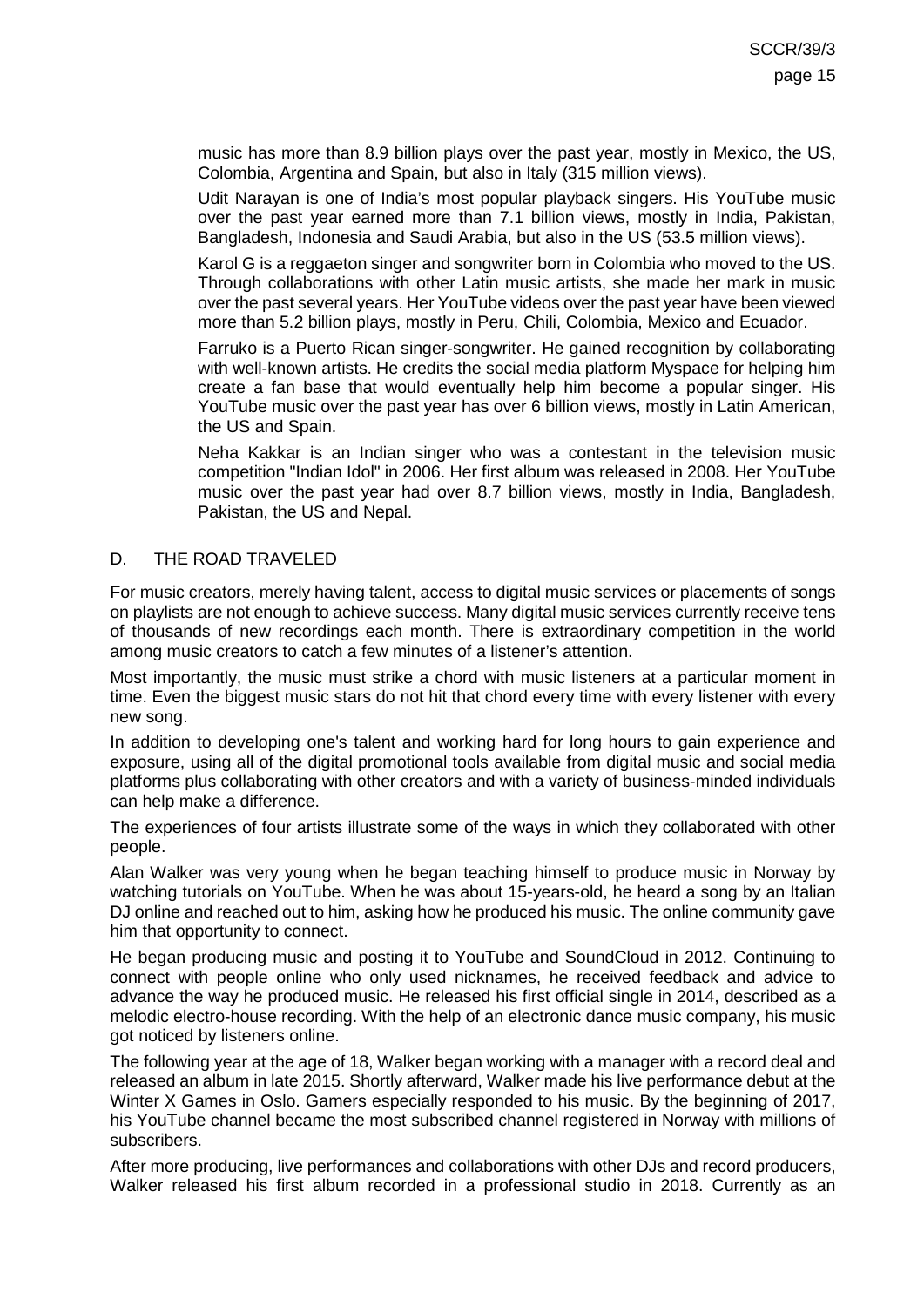electronic dance music (EDM) producer at the age of 21, Walker has more than 22.9 million monthly Spotify listeners, more than 8.9 billion YouTube views and more than 28.7 million subscribers to his YouTube channel.

In an annual report published by recorded music companies' international trade group IFPI, the companies provided a few peeks behind the scenes of their work with three artists to help develop their careers. The following three examples were published in the IFPI Global Music Report 2019.

Trailblazing, Medellín-born, Colombian artist J Balvin has pioneered Latin music's explosion onto the global stage.

Working in partnership with his record label and manager, Balvin has captured a global audience with his unique sound, both through his solo releases and a string of high-profile collaborations with artists such as Cardi B, Beyoncé and Justin Bieber—all whilst staying true to his Latin roots.

Angel Kaminsky, Executive Vice President, Latin America & Iberian Peninsula, Universal Music, explains how the relationship began: "I first met J Balvin in 2012. I travelled to Bogotá to meet this artist who was big in Colombia and was also starting to create a big buzz in the rest of the region.

"I was immediately struck by his creativity, his artistic ability and his impeccable work ethic. He's such a genuine person and this translates to his music and even to the vibes he passes on to other artists and, of course, to his fans."

Working closely as co-managers in partnership with Balvin's manager, Rebeca León, Kaminsky describes the strategic process behind Balvin's shift from local favourite to global star: "At first, there was a focus on breaking him in Latin America, Iberia and the US Latin market. We accomplished this with his hit singles Ay Vamos and 6 AM in 2014 and 2015.

"The next step was to push the project on a global scale. This started with lead single Ginza (from Balvin's fourth album, Energía, released in 2016), and materialized with Mi Gente (released in 2017 and appearing on 2018 album Vibras)."

It was an approach that proved massively successful, pushing Balvin to new heights and huge international success. In June 2018, Balvin became the most listened to artist globally on Spotify, and in September he became the first Latin artist to reach one billion streams on Apple Music. This accolade was followed two months later by a Latin GRAMMY in the Best Urban Album category for Vibras.

Kaminsky points to Balvin's work ethic and strong sense of self as an artist as key factors in his success: "He sets his own rules, he knows what he wants. He always says, 'Believe me. I know where I'm going.' and I say, 'Okay, we'll follow you.'

"He leads with artistic and creative direction and we help him to realise both his short term and long-term objectives; we provide him with an array of information from data and analytics to collaboration opportunities, but at the end of the day it's his vision and his instincts that drive us."

This attitude is reflected in Balvin's decision to fly the flag for his mother-tongue by continuing to sing in Spanish, despite offers of high-profile English language-based collaborations.

"There's so much that makes J Balvin special", says Kaminsky. "He really has a vision to take the genre global without the need to sing in English. He's committed to be a global artist while staying close to his roots. I believe he has accomplished this and much, much more."

One example of an artist blowing up in her home territory, while also starting her international journey, is Warner France-signed Aya Nakamura.

Born in Mali, Nakamura moved to a suburb of Paris as a baby and grew up immersed in—and influenced by—both cultures. She started making music as French urban music was finding its voice and moving into the mainstream.

Thierry Chassagne, President, Warner Music France, says: "The popularity of French rap was driven in part by streaming, but also by demographics. We have strong Caribbean and African communities here that have been the driving force behind much rap music.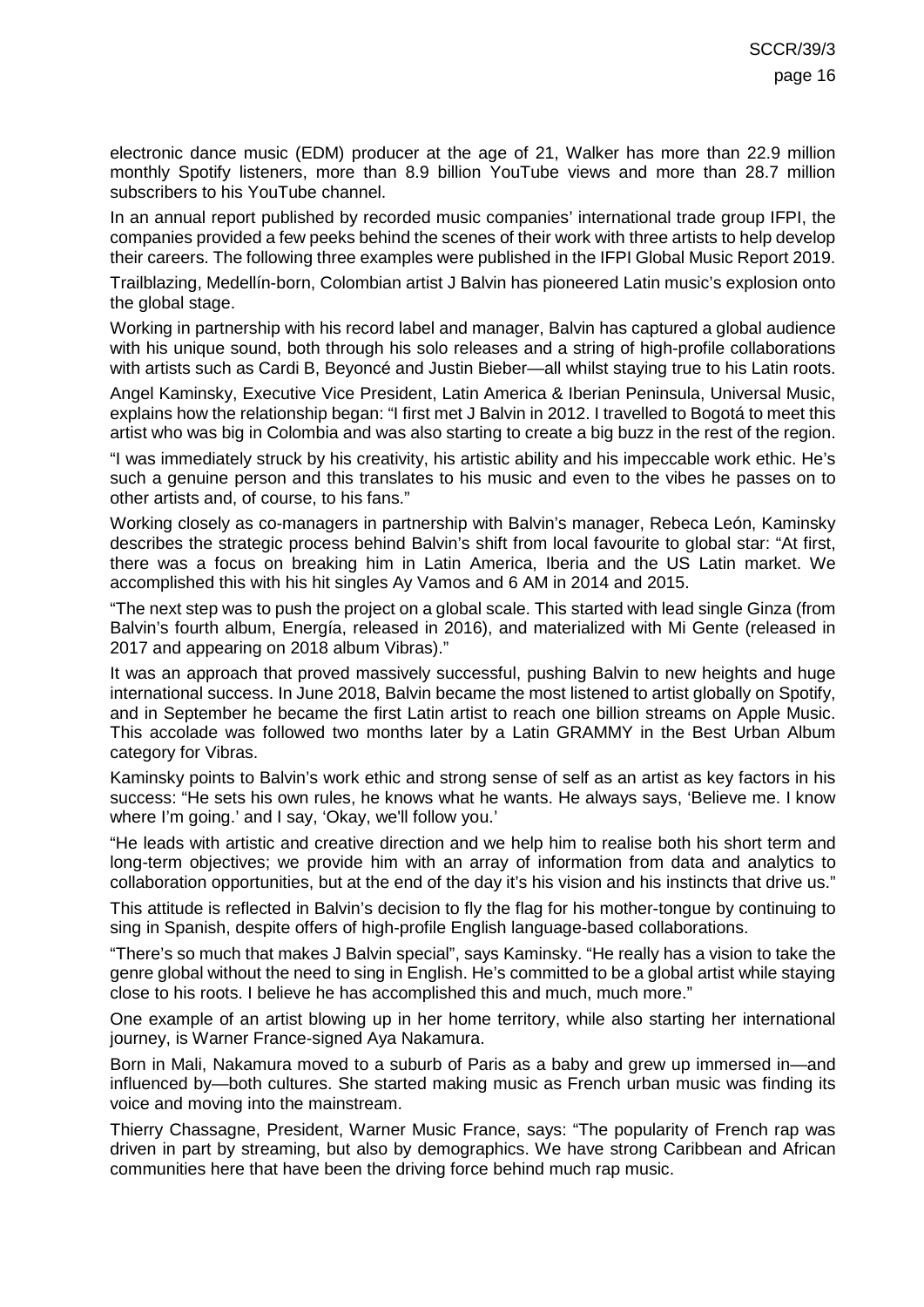"At the beginning of the (Aya Nakamura) project, especially on the digital aspects, we focused on these communities, before expanding into the wider market.

"It was important to have this community, her community, behind her. She is a very empowered woman, and the idea that somehow the record company could lead the way without tapping into her roots and her fanbase, that she'd built herself, would have been wrong—and would not have worked."

Nakamura's first album, Journal intime, was released in 2017, reaching number six in the French charts and achieving Gold certification.

Things moved up a gear for her second, self-titled album, Nakamura – and especially its lead single, Djadja.

Chassagne explains: "It was the perfect situation of the set-up being created by the first album, and then the second album being preceded by such a big hit. Djadja went to number one here in its first week and is the most audio-streamed track by a woman in France so far in 2019."

Nakamura's appeal was such that Warner Music drew on its global network and began to look for opportunities for the artist outside of her home country.

Alain Veille, Managing Director of Digital, Warner Music France, explains how Warner was quick to see the wider appeal of her music: "It resonated outside of France very quickly. Our colleagues in neighbouring countries were asking us about her story; they could feel there was something happening."

Veille describes how his team had early discussions with surrounding territories, helping them kick-start their own campaigns: "The spread of awareness dovetailed with our strategy of establishing a core fanbase in Aya's community, taking her mainstream throughout France, and then, working with offices on the ground, targeting territories where the buzz was building."

Recognising each market's inherent differences, campaigns were tailored to build on Nakamura's already strong roots, whilst adding a local flavour. Veille describes one example: "In Germany, we recorded a version of Djadja with a female hip-hop artist called Loredana, who shares similar values, and is a strong, independent woman. That version got accepted by the streaming platforms and was added to influential German rap playlists."

The work paid off. German radio picked up the track, eventually choosing to play the original over the newer, German version.

Djadja has now achieved over 190 million audio streams and 315 million video streams worldwide, and in three territories—Netherlands, Germany and Belgium—the numbers are matching what's been achieved in France.

Ultimately, Nakamura's music and ability to connect with her fans, coupled with the support and backing from her label, is allowing her to reach an increasing number of people around the world, as Chassagne explains: "It's a true collaboration within a global structure. We know the artist very well, so we can contribute that insight and understanding, we bring the artist's story. And, of course, our colleagues know their territories – their tastemakers, their media, they can recommend collaborations and so the project is amplified globally."

George Ezra is undoubtedly one of the biggest breakout UK artists of the last five years. With his distinctive baritone voice and varied musical influences, together with his authentic, honest approach to sharing his music, the Columbia-signed artist has won fans around the world.

Columbia's Head of Marketing, Alex Eden-Smith, explains how, when first working with Ezra, his musical talent and authenticity formed a key strand of the label's initial strategy: "It was very important that he wasn't seen as just another singer-songwriter. He's an incredibly talented guy with a really distinctive voice; the sole aim had to be to bring that out."

Ezra's first single, Budapest, reached No. 3 in the UK charts, and made the Top 40 in the US. The single was followed by Ezra's first album, Wanted on Voyage, which topped the charts in the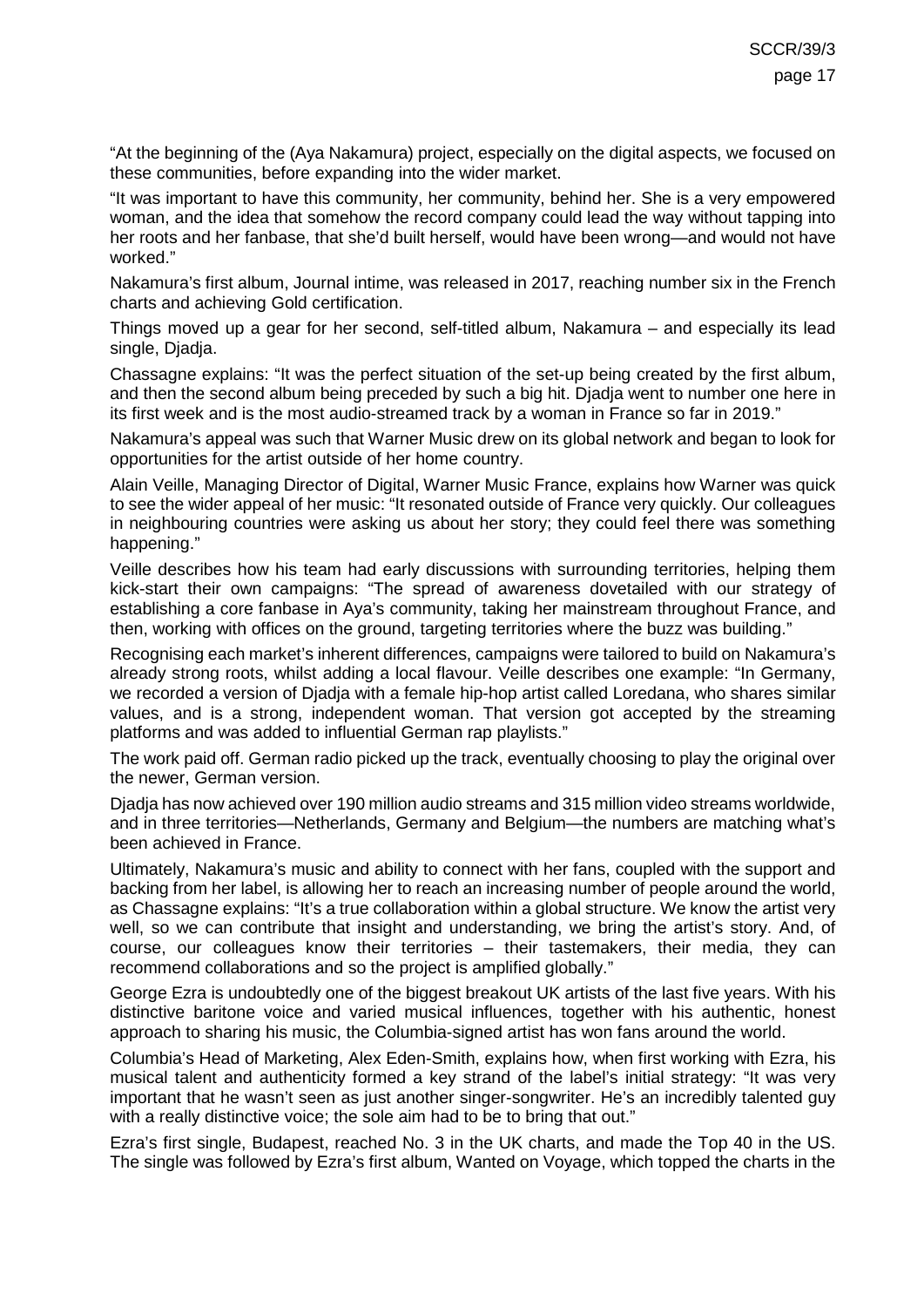UK, broke the Top 20 in the US and went Top 10 in multiple countries. Global sales stood at just over two million in March 2019.

With one album under his belt, and a steadily growing fanbase, Columbia, together with Ezra, began to plan for the follow-up. Staying at Tamara's was released in March 2018. It reached No. 1 in the UK where it was also the biggest-selling artist album of 2018.

Eden-Smith describes the approach to the second campaign: "We continued to highlight his personality, his natural wit and irreverence, something that comes across effortlessly in his relationship with his fans."

It was this desire to allow Ezra's personality to shine through that led to the idea of developing content that went beyond his music.

"George is a big podcast fan and came up with the idea of producing a series of podcasts where he holds conversations with a range of different musicians (guests included Elton John, Nile Rogers and Ed Sheeran). We were really keen to support him and made it a centrepiece of the campaign. It allowed him to not only get his personality across but also to bring in the fans of other artists and bring them back to his music. It's an engagement loop, if you like."

Podcasts are just one of the tools in a kit that has had to expand exponentially to meet

the demands of a new kind of audience, explains Eden-Smith:

"You have to constantly think about the brand-new George Ezra fan who heard their first song yesterday; what's their experience going to be? For them it's a discovery, and you have to give them ways of finding out who George is.

"Ultimately, the most important thing for us was to trust George's instincts—to enable him to create the music he wants to, whilst finding the tools to help him reach a bigger audience. The conversation was never about making him something he's not, but about celebrating and promoting all the best sides of George."

#### <span id="page-17-0"></span>E. COLLABORATIONS AND SONGWRITERS

Often the most successful music, as measured by chart placements or revenues, results from creative collaborations. New or relatively unknown performers collaborate with well-known performers or electronic-dance DJs to record a single song. Performers connect with the makers of movies, games or other audiovisual programs and often co-create music videos featuring the performer and clips from the movie or program. Most of the hit compositions are co-written by two or more songwriters. The availability of digital music platforms and the appearance of these collaborations on digital music services have demonstrated that digital music promotes people working together to create new musical artistic expressions.

While many performers are also songwriters, composers or authors, there are thousands of songwriters who are not recording artists. Yet their songs are being recorded and often become the title of the recording. Many of the digital music services are not yet fully supporting these songwriters by either including songwriter credits with the recorded songs, publishing information about the songwriters on their services or providing tools to help songwriters promote their own works. There are several reasons for this situation, and all stakeholders have some responsibility for it. Many in the music industry are trying to change this state of the industry, which will be explored for a future report. It is only due to these challenges in obtaining this information that songwriters are not separately highlighted in this report with recording artists.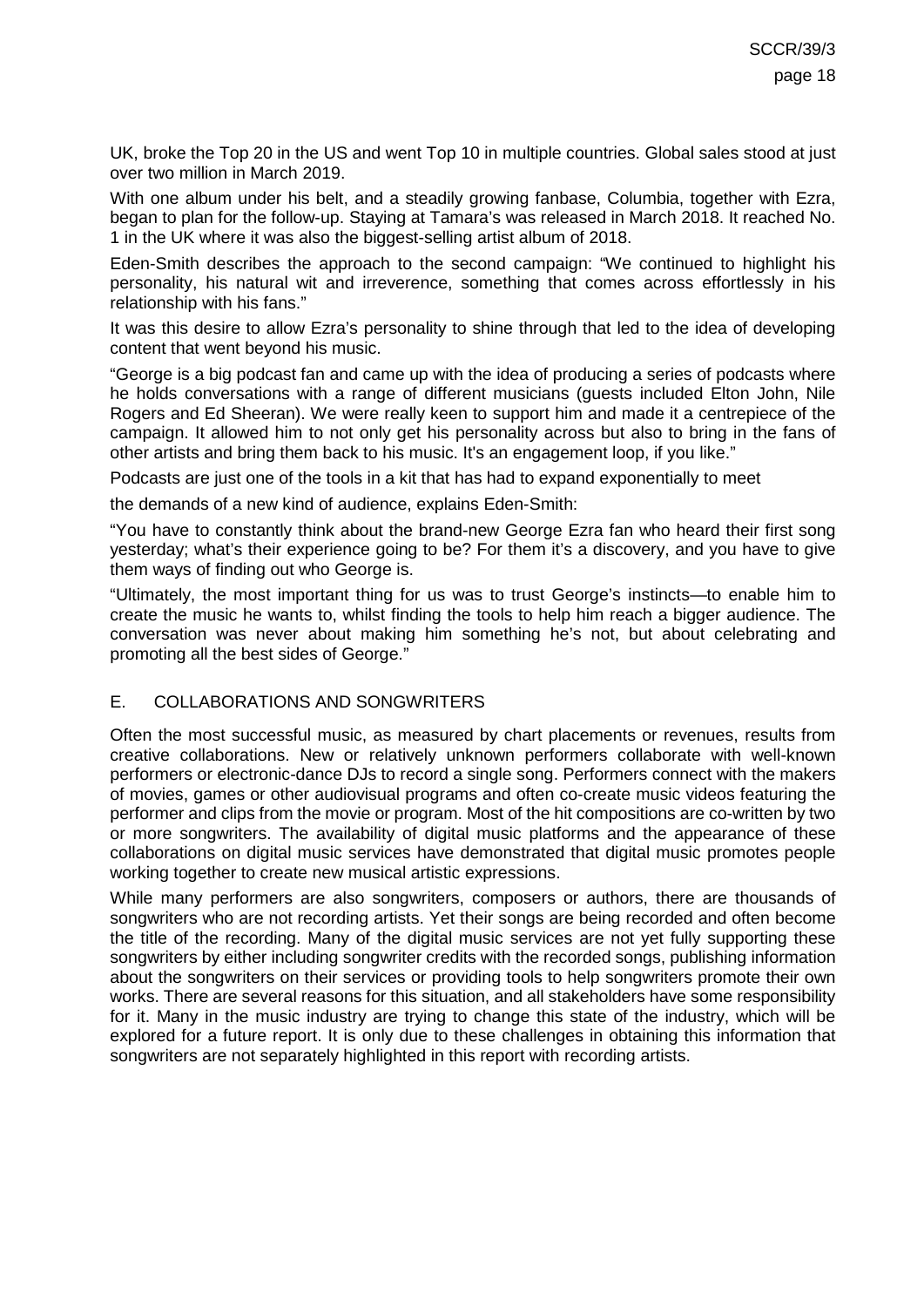### <span id="page-18-0"></span>**3. DIGITAL MUSIC SERVICES**

When consumers want to actively explore recorded music offerings or hear the music of their choice, they are searching for music "on demand." The access points to hear digital music on demand are digital music services.

The digital music service providers ("DSPs") distinguish their services from other competing services through their business models. The complete business model of a digital music service includes what the service offers to consumers, which anyone who accesses the service can discover; the DSP's strategies and plans on how the service can become successful and profitable as well as the related results from their operations; and the terms of business agreements reached between the DSP and other parties.

The specific strategies, plans, contractual terms and many of the results of operations are nearly always confidential in order to ensure a competitive marketplace. Therefore, a service's offerings to consumers and the figures released to the public by the DSP are the primary focus of this part of the report.

### <span id="page-18-1"></span>A. THE BASICS

Nearly 300 digital music services around the world are licensed currently (authorized by music rights holders) to offer on-demand full-length recorded compositions to consumers.

In addition, thousands of companies, educational institutions and non-profit organizations around the world are licensed to offer recorded music digitally. These entities are not typically included in the count of digital music services. They either provide services that are not on-demand, essentially mimicking traditional radio play except they deliver the music to listeners digitally ("webcasts"); license only portions of recorded music rather than the full-length recordings; or do not make large numbers of recorded compositions available to the public as a service.

Generally, digital music services offer consumers audio-only, music-related video or both audio and audiovisual versions of music. Various formats of each version may be "downloaded" from the service to hear on the user's computer or portable device, or the formats may be accessed from the service for users to hear or see as "streams" of music.

The digital music industry categorizes generally the types of digital music services as:

- Download services (audio-only music and music videos);
- Advertisement-supported ("ad-supported") audio streaming services;
- Paid-subscription audio streaming services; and
- Video streaming services (both ad-supported and paid-subscription).

Some download services offer digital files of recorded music that a user may download and keep forever to play on the user's compatible devices ("permanent downloads") for a price per recording or group of recordings. Other download services offer a subscription for a monthly price to a user who wants to download much more music than he/she may want to buy individually and to hear that music anywhere at any time on the user's compatible devices; however, the downloads will no longer play on any device when the user stops subscribing to that service ("temporary downloads").

Paid-subscription streaming services typically offer a subscription for a monthly price to a user who wants to stream (simply hear the music play) an unlimited amount of the music on demand that is available on that service. Subscription prices often include an individual price, a student price and a family-plan price. Sometimes subscription prices vary based on the music that is available to stream, such as a lower price for access to a limited number of recordings, or based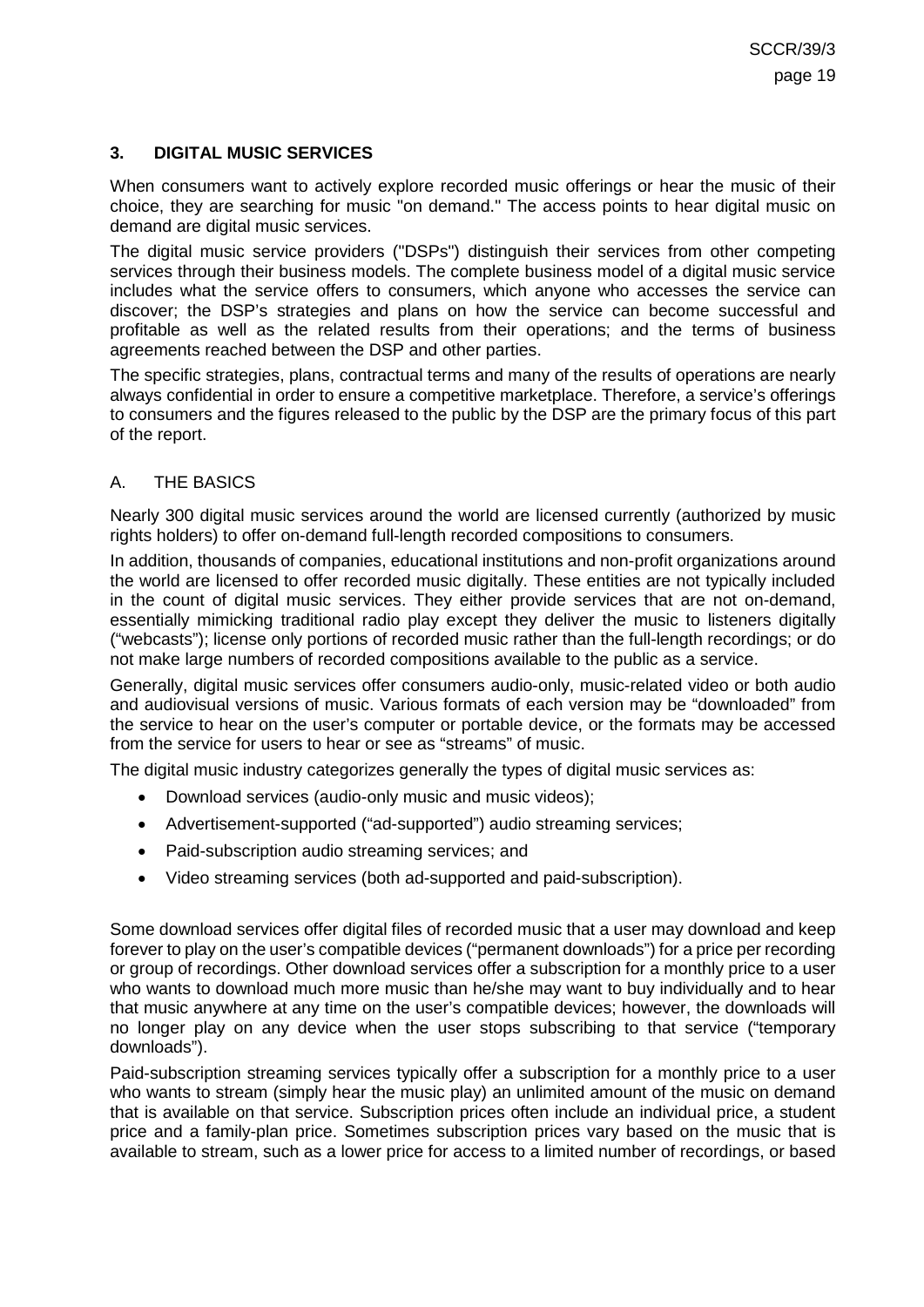on the quality of the audio sound, such as a higher price for access to music streamed in highfidelity sound.

Paid-subscription streaming services are the most significantly growing type of digital music service in most countries currently. The recorded music industry's international trade group IFPI reports 255 million users of paid-subscription audio services worldwide at the end of 2018. This represents an increase of 44.9% compared to 176 million users at the end of 2017, based on figures from IFPI-member record companies and DSPs.

Ad-supported streaming services are free for consumers to use, but they must see or hear advertisements for goods or services to hear the music.

Less than 10% of all licensed on-demand services globally currently offer only ad-supported streaming. The amount of revenue generated only from advertisers has rarely proven to be sufficient to solely support operating a digital music service. Therefore, most of the companies operating ad-supported services have other forms of revenue streams, whether the services also offer paid-subscription streaming and encourage the users to pay for a subscription for additional benefits or offer other types of goods or services to generate revenue.

#### <span id="page-19-0"></span>B. THE STREAMING MODELS

The goals of all digital music services include reaching consumers to let them know about the service, providing the kind of offerings to consumers that will attract them to the service, and actively engaging users with the offerings so they will not only continue to use that service but will use it so often that the users will encourage their friends, family and others to use the service as well.

Offering only downloads provides a digital music service with limited opportunity to distinguish itself from other download services. Music downloads generally only differ in the catalog of music available, their audio quality and their compatibility to work on various devices.

In contrast, music streaming services have many ways in which each service can distinguish itself from other streaming services.

One category of distinction involves what users hear and see. A digital music service may offer:

- Huge numbers or a limited number of recordings to hear under the subscription;
- Music videos in addition to audio music;
- Specific recordings by a performer exclusively available on that service for some period of time, such as a famous performer's new release or long-lost recordings recently discovered;
- Specific genres of music or music recorded by performers mostly from specific geographical regions;
- Live performances or recorded concerts by specific performers;
- News-like interviews with performers or songwriters in audio or audiovisual formats;
- News items and blogs related to music or not related to music;
- Lyrics to the recorded compositions;
- High-fidelity audio recordings;
- Smaller digital files of recordings to consume less mobile phone data when played on mobile phones;
- More information about specific recordings than is usually provided, such as the names of all musicians, vocalists and songwriters.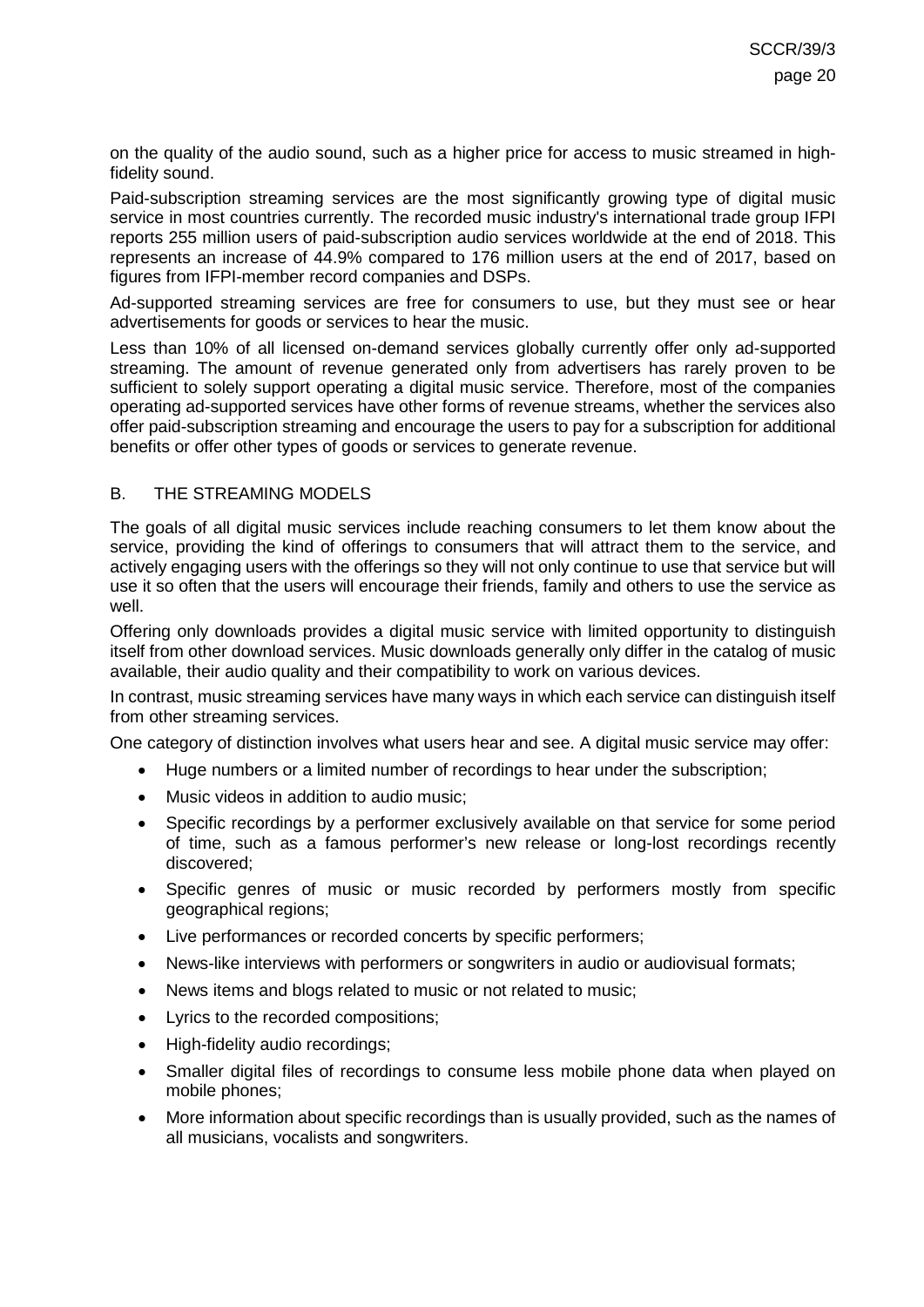A second category of distinction covers how and where the music may be heard or seen. For example, a digital service may offer the capability of all of the music catalog or only some portion of the music catalog to play:

- Only while connected to the Internet or a wireless network;
- When the user is not connected to the Internet or a wireless network;
- On the operating systems of one or multiple mobile phone operating systems, such as the operating systems for Apple (iOS) and Google (Android);
- On a computer using software downloaded from the service or through a web browser;
- On a portable or mobile device through a software application ("app") pre-installed or downloaded by the user to that device;
- Through home or portable smart speakers that can be controlled by using a handheld remote control, a smartphone app or by voice command to a virtual assistant such as Amazon's Alexa, Apple's Siri or Google's Google Assistant;
- On television sets that include the app of the music service; and
- In automobiles through software pre-installed in the autos or through a smartphone app that connects to the auto's software.

A third category of distinction focuses on how users discover specific types of music. Each streaming service may have:

- Hundreds, thousands or, in rare cases, millions or billions of playlists, with each playlist comprised of a compilation of specific recordings for a user to hear consecutively on that service, created by automation, by individuals manually or a combination of both;
- Playlists compiled by the editorial teams for the service or also by specific performers, trendsetters and users of the service;
- Many different channels or stations that play select recordings categorized in different ways such as genre, new music, a user's favorite music, moods and so on;
- The capability for a user to skip a song in a playlist, or to move forward or backward through a playlist to other recordings, or not to be able to skip a recording;
- The capability for users to indicate which recordings they like and dislike or, in some cases, only those that they like;
- Restricted or specific ways in which users may share for free recordings or playlists with, for example, friends or family who also use the service, people connected on certain social media platforms or in other specific ways;
- Recommendations of music for each user, group of users or all users to hear, which are created by the service using technical algorithms, artificial intelligence or hired professional tastemakers;
- Recommendations of music for each user based on data from either technology the service provider developed ("proprietary technology"), technology the service uses from a company or assets bought by the service provider or some combination of the two; and
- Charts listing consecutively the most streamed recordings or performers or some other factor on that particular service, during a particular time period and sometimes in specific countries, made available to users.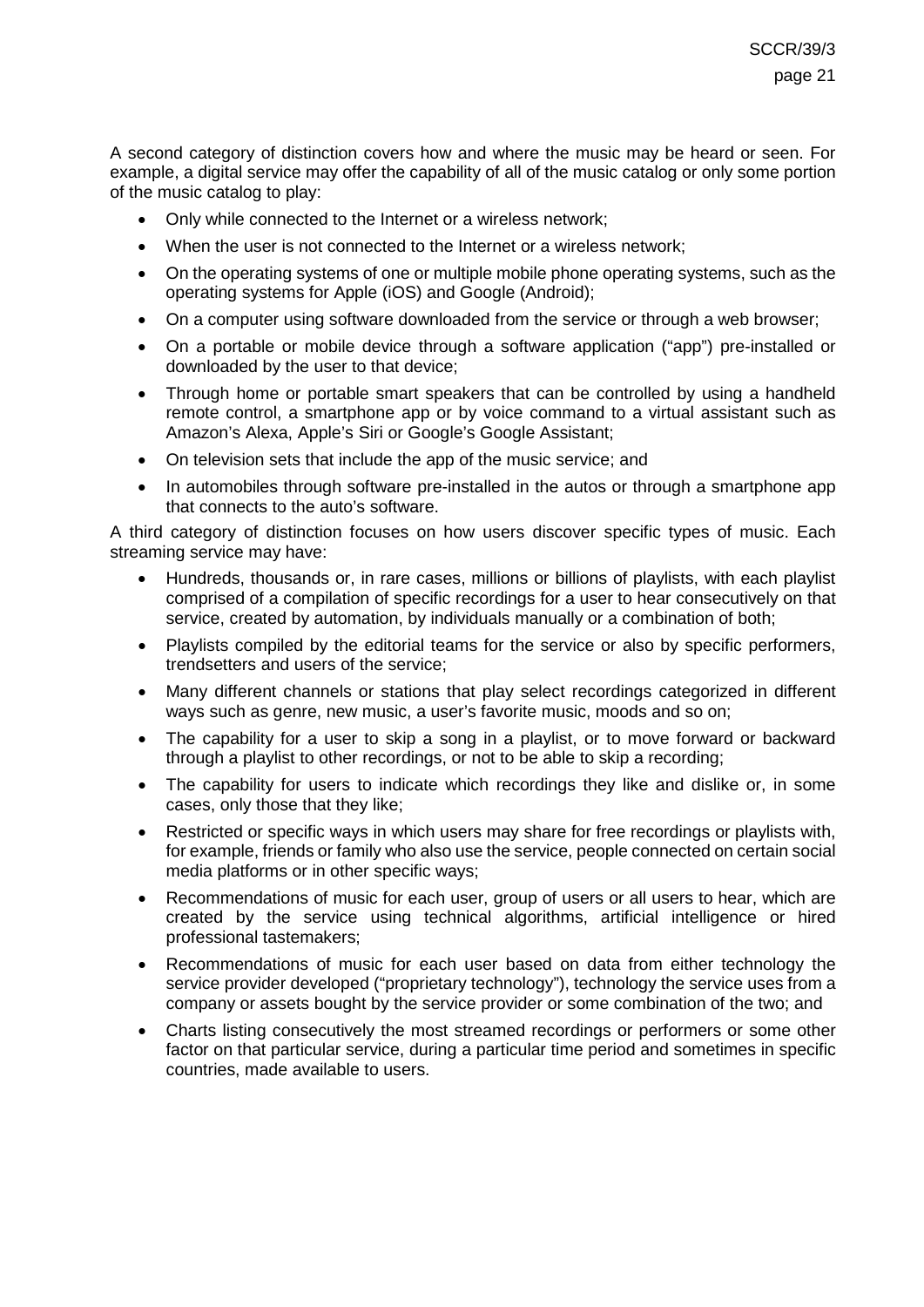A fourth category of distinction aims to keep users engaged with the service by offering activities in addition to listening to music or watching music videos. Whether part of the music service or on a separate but connected service, the offerings may include ways for users to:

- Perform karaoke with recordings;
- Record videos of themselves lip syncing their voices with music recordings;
- Play games;
- Shop for merchandise whether or not that merchandise is related to music; and
- Watch or listen to other forms of entertainment, such as movies, video programs, audio books, podcasts and more.

A fifth category of distinction revolves around digital tools that a service provides to performers and sometimes to songwriters to connect with their current and future fans on the service. These tools may include:

- Marketing tools to help the creators connect with fans through social media, fan clubs or other digital communities;
- The opportunity to sell tickets to the performers' live shows;
- The opportunity to sell the performers' merchandise;
- Ways for performers to connect directly with fans through blogs or other informationsharing platforms;
- Obtaining data gathered by the service about the performers/songwriters and provided to these creators to help them better understand when, and in which general geographic regions, their music is being streamed and is, therefore, popular; and
- Ways to collaborate with other creators.

A sixth category of distinction involves the partnerships and other business relationships that a DSP forms with companies that provide goods or services that help promote music or the service, help with the delivery of music, or manage consumers' payments for digital music. A DSP may connect or integrate its service with:

- Consumer electronics devices;
- Online retail:
- Telecommunication ("telecoms") or mobile phone operators;
- Online search engines;
- Social networks; and
- Other entertainment experiences.

Each of these factors is essentially an "offering" by a digital music service. Which combination of offerings a DSP chooses to provide, or can provide, to consumers in any particular country is a very important part of a DSP's competitive business strategy.

When a DSP combines the music service with its own goods and services or with those of other business partners, it is offering consumers a "bundle" of goods or services, which include the music service. When the price for the music service is included in the price for all of the goods and services in the bundle, the music is part of a "hard bundle." When the music service is offered as an option to obtain with the other goods and services but for an additional price, the music service is part of a "soft bundle."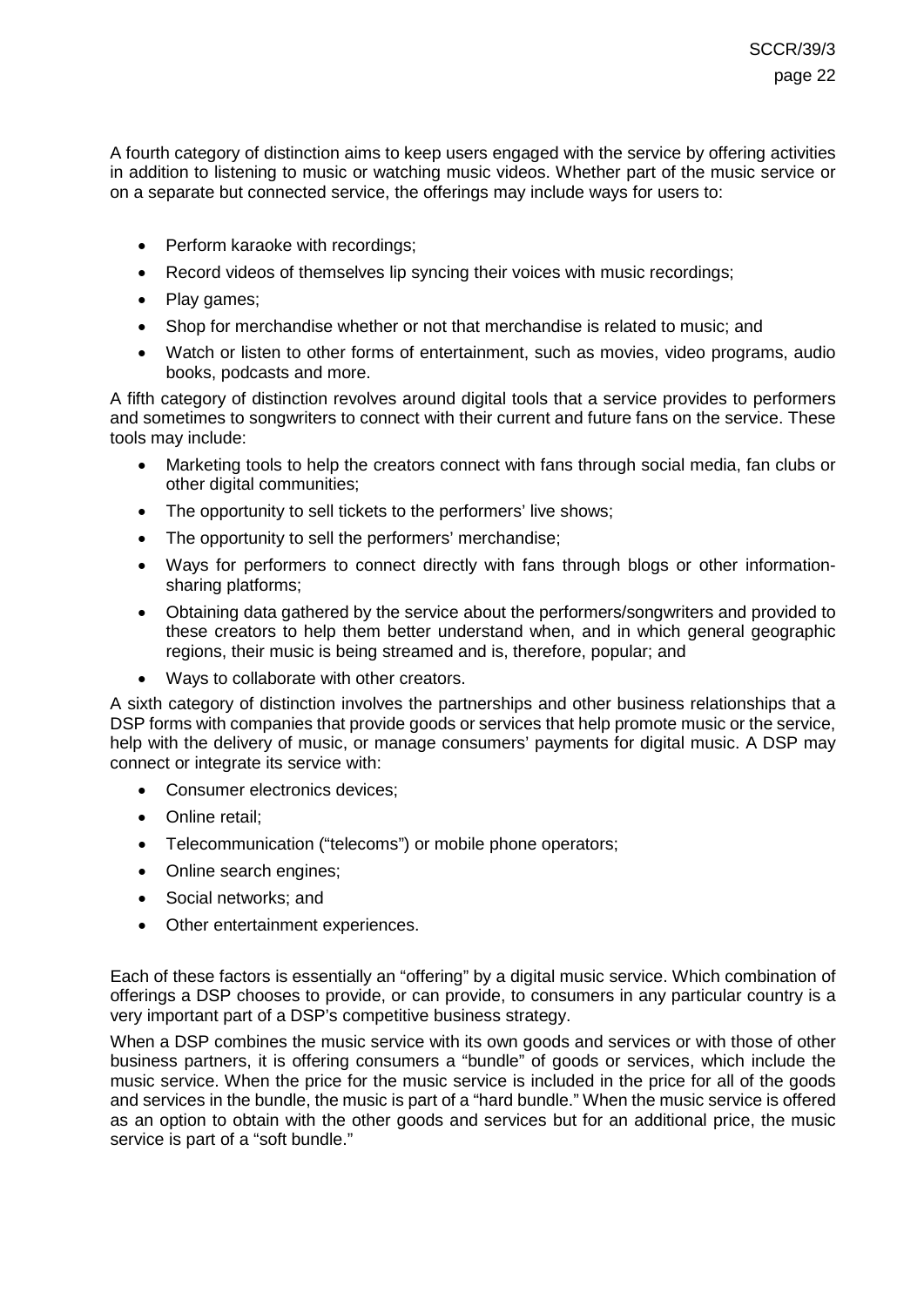## <span id="page-22-0"></span>C. DIGITAL MUSIC SERVICE DISTINCTIONS

Many of the largest multinational digital music services provide similar types of offerings, such as millions of recordings, large numbers of playlists, special ways to recommend more music to users, benefits from strategic partnerships with various companies such as telecoms or mobile phone operators, and tools for performers to promote their music. They all aim to provide good consumer experiences.

By integrating digital music services with other goods or services, however, some music services have created their own distinctive characteristics.

Some of the ways in which digital music services integrate their music offerings with other goods and services can be seen among some of the largest services in the world, their size measured by the number of countries in which they operate and the number of paying subscribers.

Not all of the offerings from the digital music services named in this report are described, and each service does not necessarily provide the same offerings in every country in which the service is available. Only the notable distinctions of the services are highlighted in this report.

### <span id="page-22-1"></span>(1) APPLE

Apple Inc., the multinational technology company headquartered in the US that designs, develops and sells consumer electronics, computer software and online services, offers the iTunes Store for users to buy permanent downloads, Apple Music as a paid-subscription streaming service and a variety of music-related software apps.

The iTunes Store with music is available in 119 countries, and Apple Music is available in 115 countries currently. Apple Music offerings include audio, video, a live-streamed radiolike station, creators' tools, and communities to connect performers with fans. Apple Music reports that the service has over 60 million subscribers worldwide and offers more than 50 million recordings currently.

The most distinctive characteristic for Apple is the availability of Apple Music across all Apple owned operating systems and devices. The music is completely integrated with all of Apple's consumer electronics so music can be played from any device almost anywhere. The devices include Apple smartphones (iPhone), computers (Mac), tablets (iPad), smart speakers (HomePod), Internet-only mobile device (iPod Touch), Watch and headphones (AirPods and Beats). They all aim to play high-quality audio especially for the formats of its audio offerings. The Apple TV app brings music and other entertainment to television sets as well. Apple Music is also available on certain third-party devices.

In addition to providing a community for performers to connect with fans through Apple Music, the company continues to provide software developed for music creators to write and record their music.

### <span id="page-22-2"></span>(2) AMAZON

Amazon.com, the multinational technology company headquartered in the US that began by selling online books and music CDs, offers Amazon Music with three "tiers" of streaming services plus downloads. The company does not publish the number of its subscribers or users, but the IFPI includes those numbers in the total subscription figures published each year.

One of the distinctive characteristics of Amazon Music is one of the streaming tiers, Prime Music. An Amazon Prime Membership offers users in certain countries a bundle of services for an annual fee. The bundle includes free shipping on certain merchandise purchased online from Amazon.com, unlimited streaming of certain movies and other video programs, unlimited reading of certain books and Prime Music. In this way, Prime Music is hard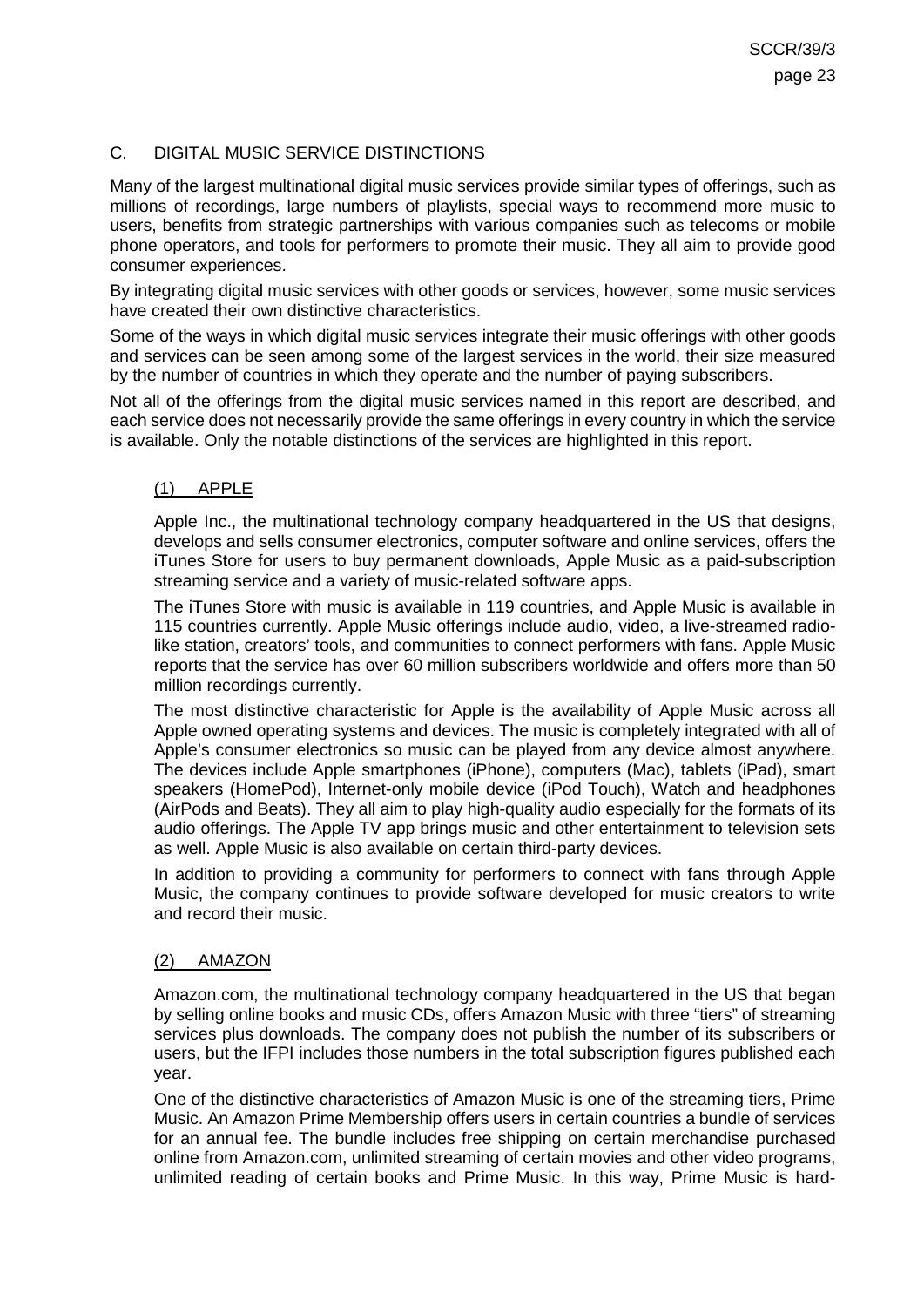bundled with an Amazon Prime Membership. Prime Music has a more limited number of music recordings available for unlimited streaming, such as 1.5 million to 2 million recordings, the number depending on the country, and few new releases.

In contrast, another streaming tier is Amazon Music Unlimited, a paid-subscription service providing users with unlimited streaming of music selected on-demand from more than 50 million recordings, including new releases. This service is available in over 40 countries currently, while Prime Music is available in about one-third of those countries.

A third tier of Amazon Music is a new ad-supported streaming service launched in mid-2019 in a few countries. This service does not have as many on-demand options available for users to select which recordings they want to hear; it offers more pre-set playlists.

Amazon's other distinctive characteristic is its early development of the smart speaker Echo with virtual assistant Alexa, which integrates the music service. Voice requests to Alexa for general or specific music available from Amazon music streaming services are streamed through the Echo speaker. Alexa and Echo help promote the music services, and the music services help promote Alexa and Echo.

### <span id="page-23-0"></span>(3) DEEZER

Deezer, the digital music service headquartered in France, offers paid-subscription and adsupported streaming services around the world. The services include many of the offerings of other multinational services, including tools for performers to help market and promote their music and a high-quality audio option. The company reports 14 million active monthly users, more than 56 million recordings available and more than 100 million playlists currently.

The distinctive characteristic of Deezer is its reach around the world. The service is available in some form in more than 180 countries. Notably, Deezer is the only digital music service licensed to offer full-track recordings of compositions in approximately 25 of the African-Middle Eastern countries and in more than 20 Asian countries currently.

Part of the reason for Deezer's broad availability to consumers is its relationship with Orange S.A. First as an early partner, Orange then became part owner of Deezer. Orange is one of the largest operators of mobile and Internet services in Europe and Africa and reportedly the 10th largest multinational mobile phone operator in the world currently, based on the number of subscribers. The music service is hard-bundled with mobile service offerings to consumers in some territories, especially where a standalone digital music service may be more difficult to launch or maintain successfully.

Not only are the Deezer music services integrated with Orange and Orange-partner mobile offerings, the services are also integrated with other entertainment-related bundles offered by Orange and its partners.

### <span id="page-23-1"></span>(4) SPOTIFY

The distinctive characteristic of Spotify is less about integration than brand building and user experiences. When it comes to integration, Spotify's approach is to be ubiquitous—to have the service available everywhere with every possible device.

In the early days of digital music streaming services, Spotify launched in Sweden as the only service available anywhere that consumers could stream licensed music for free. Since then, Spotify, offering the ad-supported service with the aim of converting users to its paidsubscription streaming service, has built an incredibly strong brand as an international digital media company.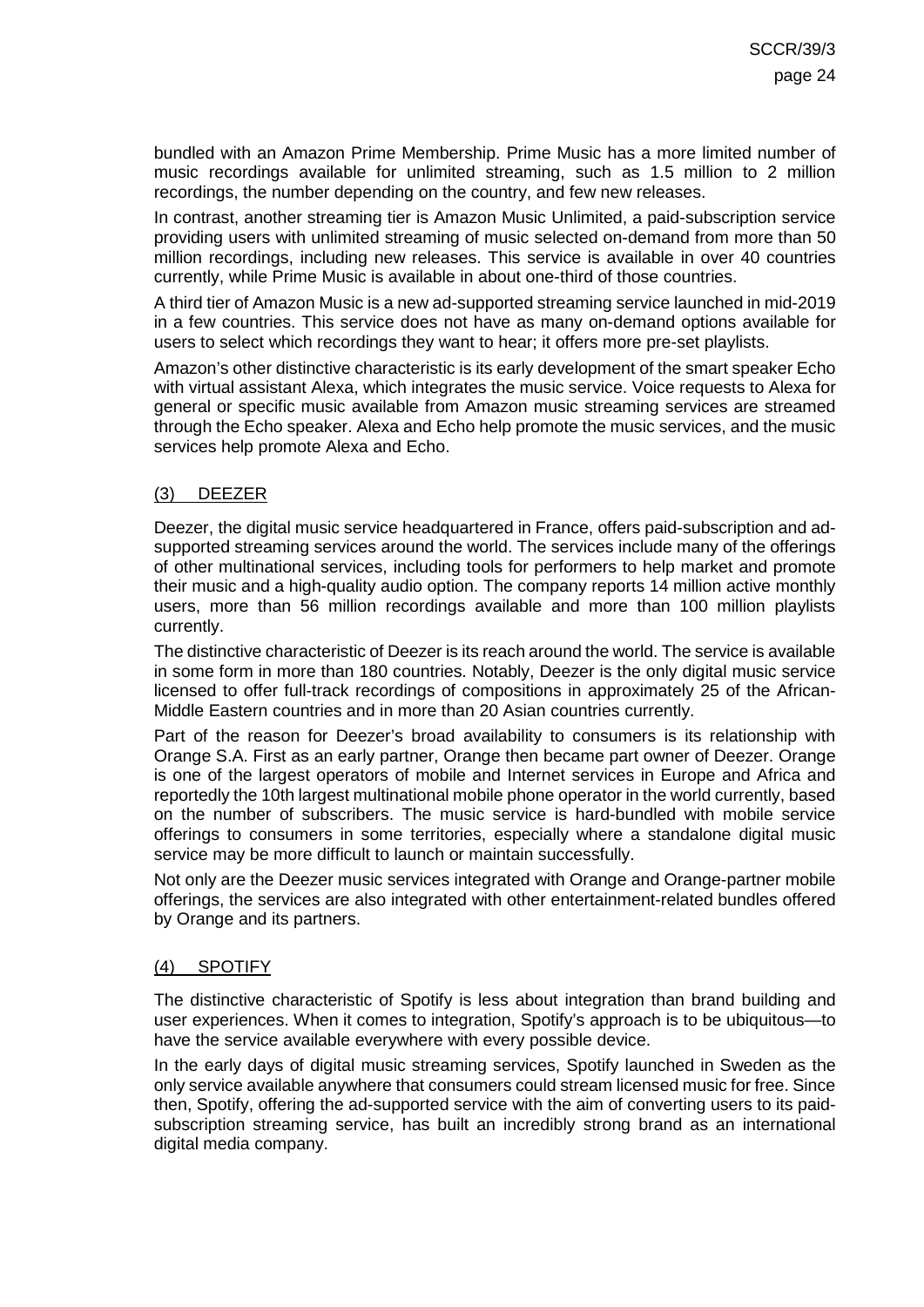Spotify offers audio with different levels of sound quality, videos, podcasts, a variety of tools to engage users and for performers to promote their music, and other forms of entertainment. The company is also currently testing tools for music publishers to gather data about the compositions they own or represent.

Spotify is available across 79 territories, offers more than 50 million recordings to stream, and reports 232 million monthly "active users" and 108 million subscribers currently.

Aside from the service's international brand, the most distinctive characteristic of Spotify is the service's ability to not only attract users to the free, ad-supported service, but to engage users on the free and the paid-subscription services with its easy-to-use apps. Through its own proprietary technology and technology acquired from other companies, it also provides highly touted music discovery and recommended music results for users, including a wide variety of playlists and other music discovery tools. Spotify reports offering more than 3 billion playlists currently created by users, trendsetters, performers and Spotify's editorial team.

### <span id="page-24-0"></span>(5) YOUTUBE

YouTube is the most-viewed video platform in the world. This Google subsidiary reports that over two billion users log in and visit YouTube every month. Every day they watch over one billion hours of videos that generate billions of views in over 100 countries currently. More than 70% of YouTube watch time comes from mobile devices.

Not surprisingly, then, the most distinctive characteristic of YouTube is the prevalence of video, which is presented in many forms.

For music, YouTube offers an ad-supported streaming model for professionally recorded music videos and user-generated content that includes music. There are localized versions of YouTube in over 100 countries across approximately 80 languages. The company also offers YouTube Music as a paid-subscription streaming service in 63 countries currently. For both of these services, the user can turn off the video to hear only the audio. Like Amazon and Apple, the music services integrate with a virtual assistant and smart speakers. Google's versions are Google Assistant and Google Home.

Although YouTube does not report publicly the number of users, the company reports that YouTube Music and YouTube Music Premium paid subscribers grew by 60% from March 2018 to March 2019. IFPI includes YouTube paid subscription figures in its annual report.

### <span id="page-24-1"></span>(6) TENCENT

Tencent Music Entertainment Group aims to be the leading online music entertainment platform in China and other territories. The company owns four of the most popular musicrelated apps in China. QQ Music, Kugou Music and Kuwo Music each offer ad-supported streaming, paid-subscription streaming and downloads. WeSing offers karaoke-style singing games.

Tencent also owns Joox, which offers paid-subscription streaming in Hong Kong, Indonesia, Malaysia, Thailand and South Africa, with ad-supported streaming in a few of those territories currently.

The most distinctive characteristics of this service, aside from its leading position in China, are that Tencent Music reports more than 650 million monthly active users of online music through mobile devices and more than 28 million paying subscribers to online music currently. The company achieves this reach in part by providing not only recorded music but engaging users through social platforms, professional video content streamed live and recorded, and other Internet-related services and products offered by Tencent Holdings' companies such as Tencent Games.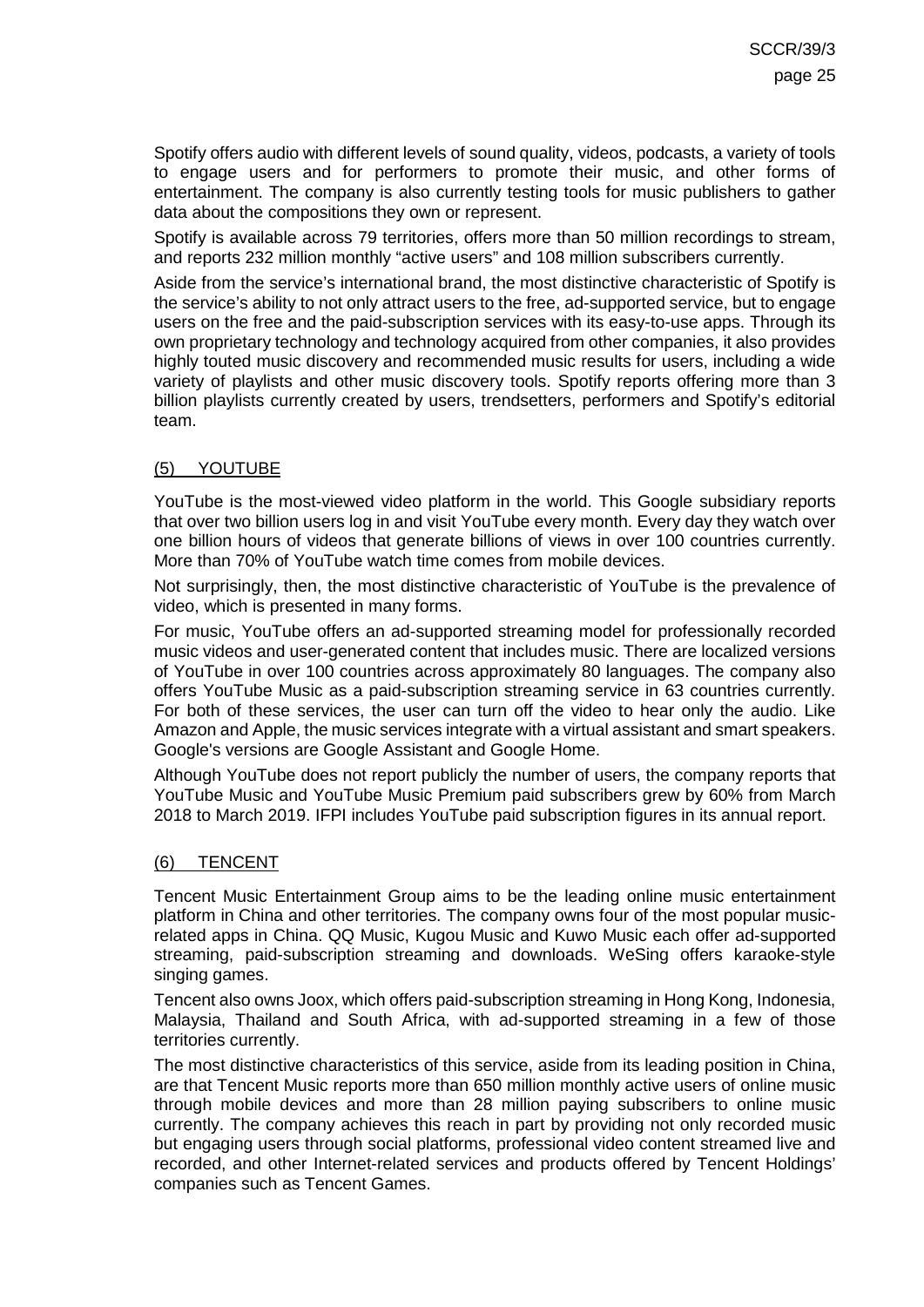### <span id="page-25-0"></span>(7) ADDITIONAL DISTINCTIVE SERVICES OR NICHE OFFERINGS

Several digital music services that have a more limited reach internationally, are smaller in size as measured by the number of subscriptions, or provide more niche offerings also have distinctive characteristics.

TIDAL, headquartered in the US, is known for the high-quality sound of its professionally recorded music videos and music recordings, especially by many superstar performers. The service is owned by over 20 well-known recording artists. The paid-subscription streaming service offers over 60 million recordings and over 250,000 videos in either high fidelity ("HiFi") or premium sound quality as well as original video programs and podcasts in 53 countries currently.

SoundCloud, headquartered in Germany, began as a service for artists to share sounds among themselves. SoundCloud then launched ad-supported and paid-subscription streaming services. With a combination of premium content, supplied by recorded music companies and distributors, and especially creator-uploaded content, the service attracts artists (especially EDM and hip-hop producers and artists) to connect with each other and users searching for the latest or cutting-edge music. While SoundCloud reports over 200 million combined premium and user-generated-content recordings available in more than 190 countries, the premium-content services are available in 14 countries currently.

In South Korea, MelOn Music is distinctive as a download and paid-subscription service offered by a large corporate conglomerate. MelOn is the leading digital music service in the territory currently. Its majority owner is Kakao, a corporation that owns more than a dozen different types of businesses with a variety of offerings, including mobile messaging apps, games, webtoons (online animations), build-to-order products, investment services, transportation-related services, artificial intelligence research and much more. MelOn is part of Kakao M, which also develops, owns and distributes music, video content and media content. MelOn is also licensed as a digital music service for Indonesia.

In the US, Pandora began as a webcaster but evolved into an ad-supported and a paidsubscription streaming service. The company was acquired in 2019 by a broadcaster, Sirius XM Radio (Sirius XM Holdings Inc.). This combination is uniquely North American in that SiriusXM is the only satellite radio provider in the world currently.

Also, Pandora has been distinctive in its use of proprietary technology developed originally for its webcasts from what it claims was the most comprehensive analysis of music ever undertaken. The result is a highly personalized listening experience for the user. Pandora reports approximately 70 million users each month currently with integrations of its service with more than 2,000 connected products. Sirius XM reports that together, their audio products reach more than 100 million people with nearly 40 million paying subscribers currently.

In Africa, Boomplay evolved after Chinese mobile phone maker TECNO Mobile began selling relatively inexpensive mobile phone devices with a built-in music player called Boom Play in Nigeria. The group began collecting local catalogs of music for the music player then separated the app from that device. Within a few years, the Boomplay app was downloaded and installed onto mobile devices more than 10 million times. Boomplay, now owned by Chinese consortium Transsnet Music Ltd., focuses on offering local and regional African artists' audio recordings and concert videos through ad-supported and paid-subscription streaming services. The company reports more than 46 million users currently.

In India, Gaana.com offers music with lyrics in more than 15 languages. Owned by the country's largest media conglomerate, Times Group, with investment by China's Tencent, Gaana has become the largest digital music service among the more than 12 services available in the country. Mostly used through a mobile phone app, Gaana offers adsupported and paid-subscription streaming services plus downloads. Users can select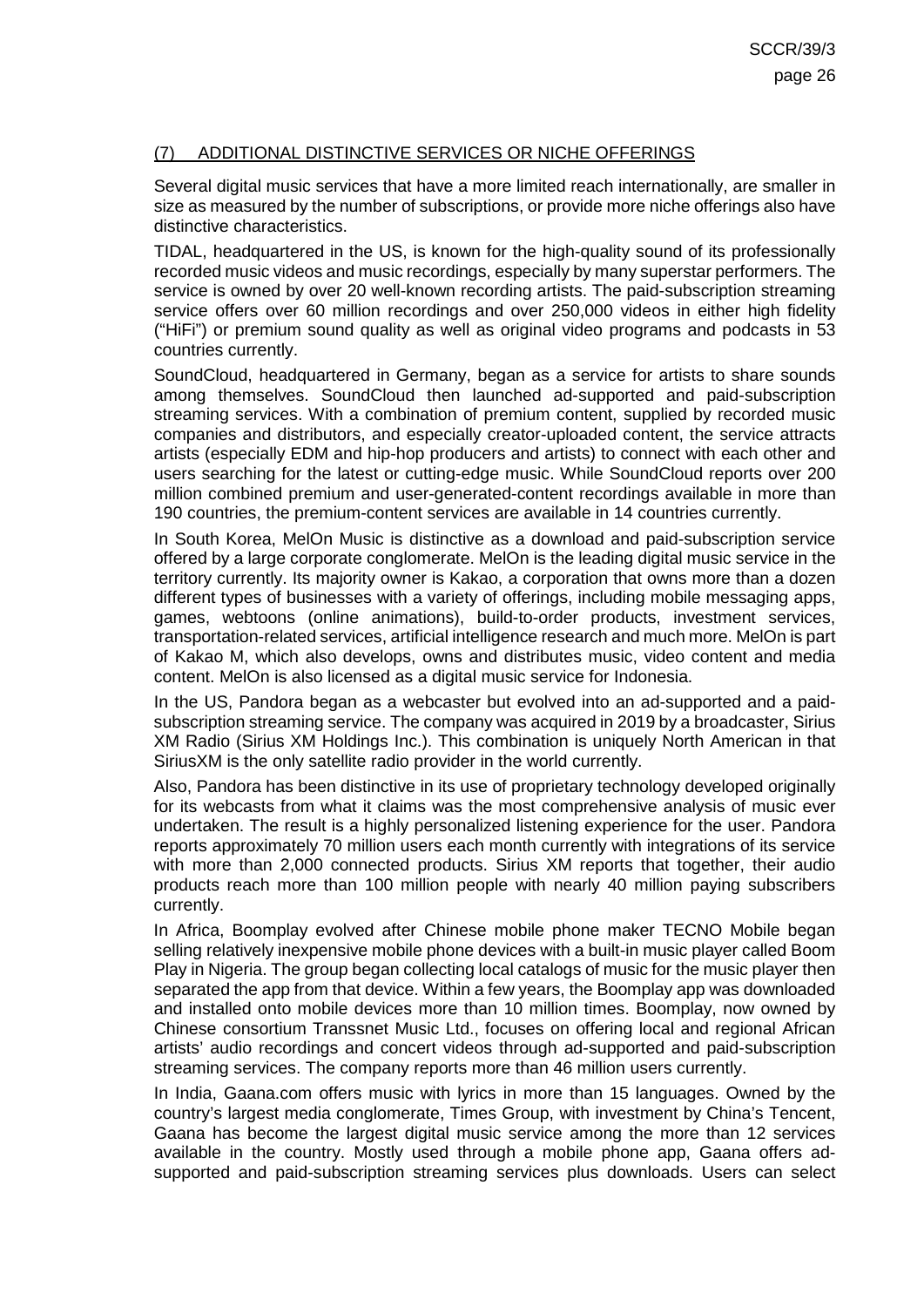which languages they prefer to hear on the service. More recently, Gaana began offering music-related videos. The company reports more than 100 million monthly active users currently.

There appear to be very few genre-specific digital music services. Beatport, a download service available in 14 countries currently, offers electronic dance music. The other genrespecific services offer classical music. They include Classical Archives in North America (download or paid-subscription streaming), Classical.com in Austria (paid-subscription streaming), eClassical in Sweden (downloads), Presto Classical in the US and a few countries in Europe (downloads) and Fidelio in Austria (audiovisual paid-subscription streaming of operas, concerts, ballets and documentaries).

While not offering full-length recordings, TikTok is notable because the app is viewed by many in the music industry as taking the world by storm. TikTok is an app that allows users to create and share short-form mobile videos. They may use short clips of recorded music that include videos of themselves lip syncing, performing karaoke and performing to the music. However, the videos are not limited to lip-synching or performance. The content that can be created and shared is described as incredibly diverse.

The current version of TikTok combines the technology of the original TikTok app with musical.ly, an app acquired by ByteDance, which developed TikTok. While the company does not provide specific user numbers, musical.ly in 2017 reported over 200 million registered users worldwide. ByteDance reports that in 2018, TikTok was one of the most downloaded apps in the world.

### <span id="page-26-0"></span>**4. THE FOUNDATION OF THE DIGITAL MUSIC MARKET**

While digital music exists today as a result of consumer desires and demands, music is most effectively available digitally in those territories where there is a foundation on which to build and expand a digital music business.

The music business was built to support the creative art of music. The foundation of the music business as well as the digital music market is made up of copyright laws, contractual agreements, commercial opportunities and competition. The business would not work well enough to support the creative art of music without all four of these pillars in place.

Copyright laws create the incentive to create music in part because they enable creators an opportunity to earn a living through the commercial consumption of music. By essentially providing copyright owners with the right to say "no" to most uses of copyrighted music, copyright laws create potential value in that music. The value creates the incentive to create music that could become desirable for use or consumption (such as listening) by others who are willing to exchange something of value for that music, such as money.

Contractual agreements create the essential and elaborate international network of working relationships that support the music business and the digital music market. This network is based on agreements between and among performers; songwriters (composers of music and authors of lyrics); record producers; the team of creators and experts who work with, and on behalf of, performers or songwriters; recorded music companies (including their individual "labels"); music publishers and publishing administrators; distributors or aggregators of recorded music from labels or individual performers to provide recorded music to digital music services; companies that digitize recorded music for use by digital music services; collective rights management organizations that represent publishers and/or songwriters; collective rights management organizations or music licensing companies that represent performers and/or producers/recorded music companies; webcasters; digital music service providers and all of their strategic partners including telecoms, mobile phone operators and other companies and individuals.

Commercial opportunities arise from the very nature of quality music. No other form of copyrighted work creates the kind of demand that recorded music creates. It is not unusual for people to listen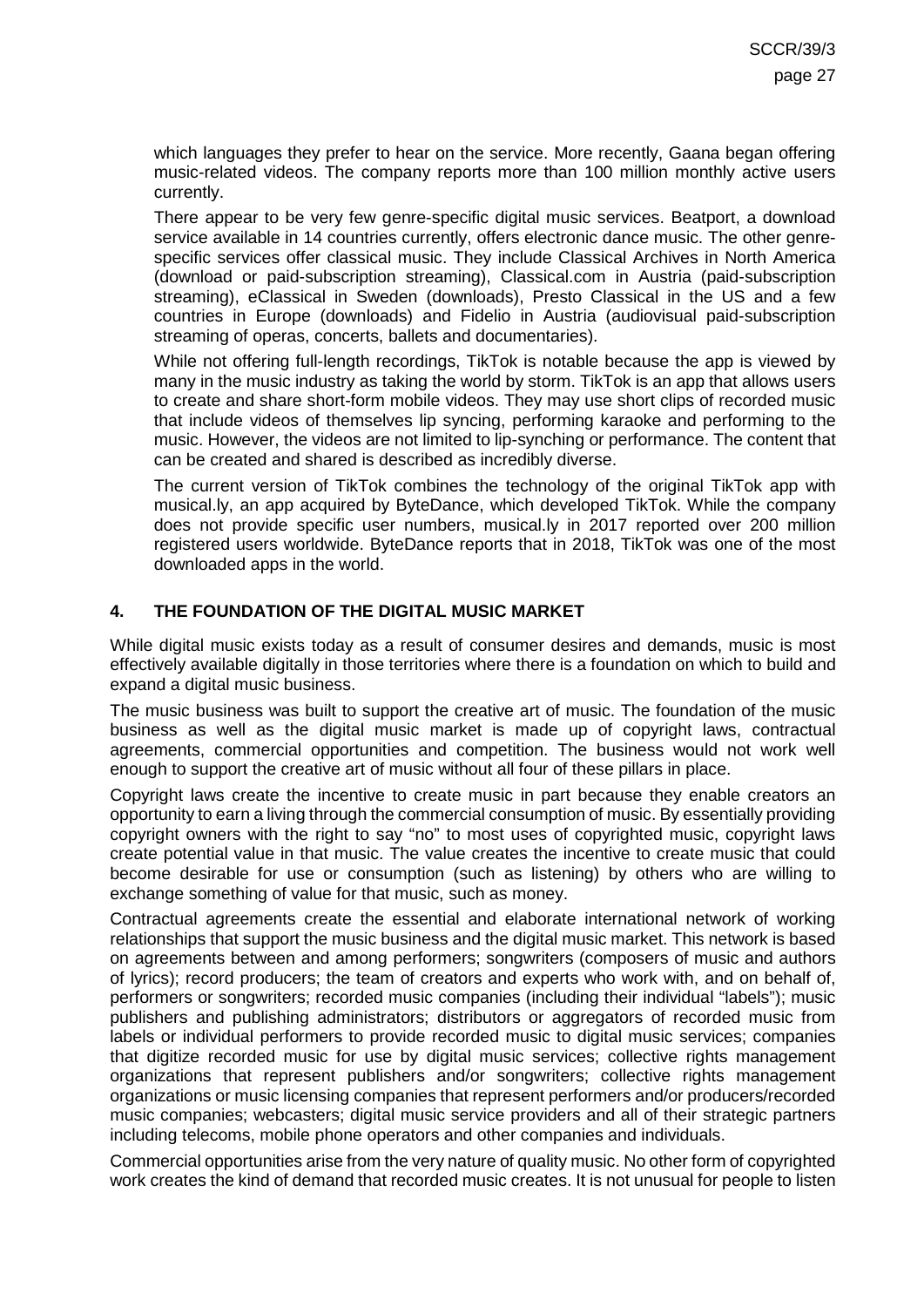to recorded compositions over and over again, year after year. Music evokes emotional responses among the largest of audiences.

As a result of consumer desire for music, an enormous number of individuals and businesses want to use that music for their own commercial or financial opportunities, whether the music would be used to enhance, or attract potential customers to, their own goods or services or be sold or licensed directly or indirectly to others.

Competition helps support the digital music business, although pure competition at every level in every sector of the business may not support the activities necessary to deliver the kind of music that consumers desire in the ways, and in the places where, they desire to hear it. With all of the parties necessary to support the digital music infrastructure as well as the intricate network of relationships for the benefit of music creators and consumers alike, a delicate balance must be struck among the interests of all essential stakeholders.

Attaining and retaining this delicate balancing of interests require one to understand and acknowledge the needs of the most essential parties.

Performers and songwriters need to find support to create music that consumers embrace. They need support to distribute their music domestically and internationally to reach those consumers.

Music companies, whether recorded music companies or music publishers, need to discover, support and compensate talent. They need to generate a profit in order to reinvest in talent and to provide the necessary support services for performers and songwriters.

Digital music service providers need to acquire rights from record companies, publishers, collective rights organizations and distributors or creators through cost-effective processes. They need to make music discoverable, accessible and affordable.

Consumers need tools to easily discover music they might love. They need access to recorded music and affordable digital music, taking into consideration the fair value for quality music.

When these needs can be met through a delicate balancing of interests, the ingredients to achieve success throughout the digital music ecosystem, among consumers and throughout society can be met.

With an aim to meet these needs and to build or keep all four pillars strong enough to support the foundation for the digital music industry, there has been a complex system of domestic and international creative and business operations set up over decades, which is continually being adjusted. Many of these nuanced operations will be the subject of a future report.

As an ecosystem, the digital music market requires balance and support. When and where this occurs, it will continue to evolve and flourish.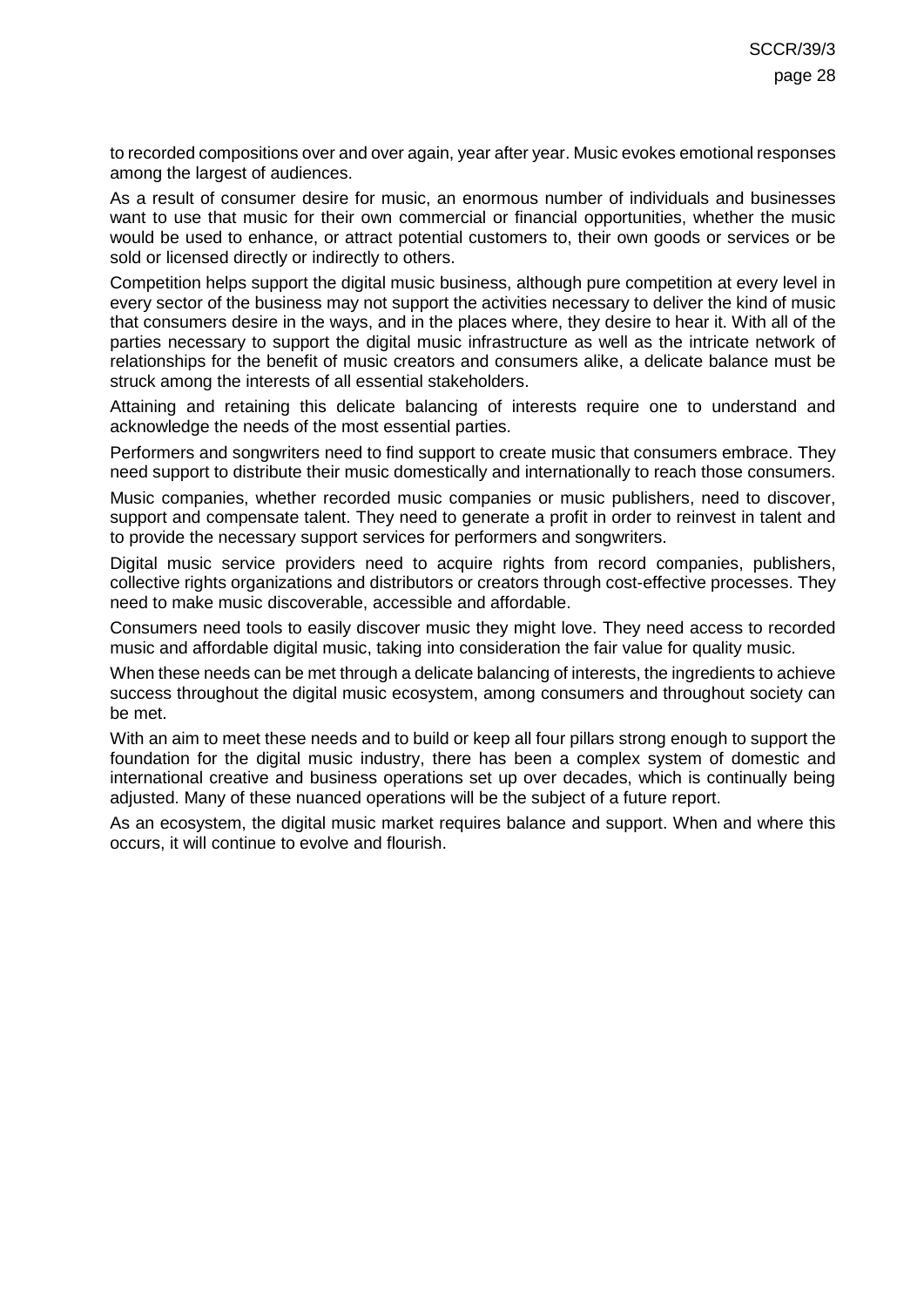### <span id="page-28-0"></span>**NOTES AND SOURCES**

### <span id="page-28-1"></span>A NOTE ABOUT THE ARTISTS SECTION:

As stated in the report, the artists highlighted appeared at a particular moment in time when viewing the digital music market through four distinct lenses: a single project spotlighting musical diversity within a single country; digital music charts of selected digital music services that rank the most-played artists; a single digital music service that makes the videos of artists available; and the road traveled in part by four artists whose music reaches fans of four different genres of music.

Information for a single project highlights the efforts of the digital distributor CD Baby, which especially focuses its services on artists who release their own recorded music. This is a single example of the kind of work and the kind of artists represented by similar companies.

Not all digital music services compile charts to reflect the most-streamed music on their services. Apple, Spotify and YouTube are the most notable services that compile charts. They are also three of the four multinational services that have the broadest reach into emerging music and emerging digital music markets. Chartmetric tracks the music and the performers who appear on these digital streaming charts. The data from Chartmetric therefore provides a lens through which a person may glimpse the kinds of artists who are the most popular with consumers who use those services at a particular moment in time.

The combination of YouTube offering music videos (not only audio music) and the wide global availability of YouTube provides a unique lens through which a person may glimpse the kinds of artists whose performances are generating massive numbers of viewers in emerging music markets.

The artists highlighted in The Road Travelled were selected based on data from Chartmetric and the published recorded music report of the IFPI, the interntional trade group representing recorded music companies.

#### <span id="page-28-2"></span>A NOTE ABOUT WORDS AND NUMBERS:

The music industry is a world of creative and business nuances. Words, numbers and omissions should not be taken at face value.

Generally, recorded compositions consist of the copyrightable recording of the sounds of musical performances and the copyrightable arrangement of notes composed and the words (text or lyrics), if any, authored or written. In some traditional genres of music such as classical, a composition is created by a composer and an author. In more modern, popular music, a composition is created by one or more songwriters. Note that the term "songs" is often used loosely. This term may refer to the whole recorded work (recording and composition together) or it may refer only to the composition, depending on who is using that term.

When a digital music service reports on the number of recordings, tracks or other term that is available to users of the service, the recordings are not necessarily all recorded compositions. The recordings may include instrumental 'mood music,' sounds of nature and other types of recordings. Also, there are often multiple recordings that are simply duplicates of other recordings in the catalog. Such numbers should be considered generally rather than specifically.

Likewise, there are differences between users, registered users, active users, subscribers, paying subscribers and similar terms as they relate to digital music services. A total number of users of a service who are not registered with the service are typically estimates. It is challenging to count unique humans (as opposed to their number identifiers) using a website, for example.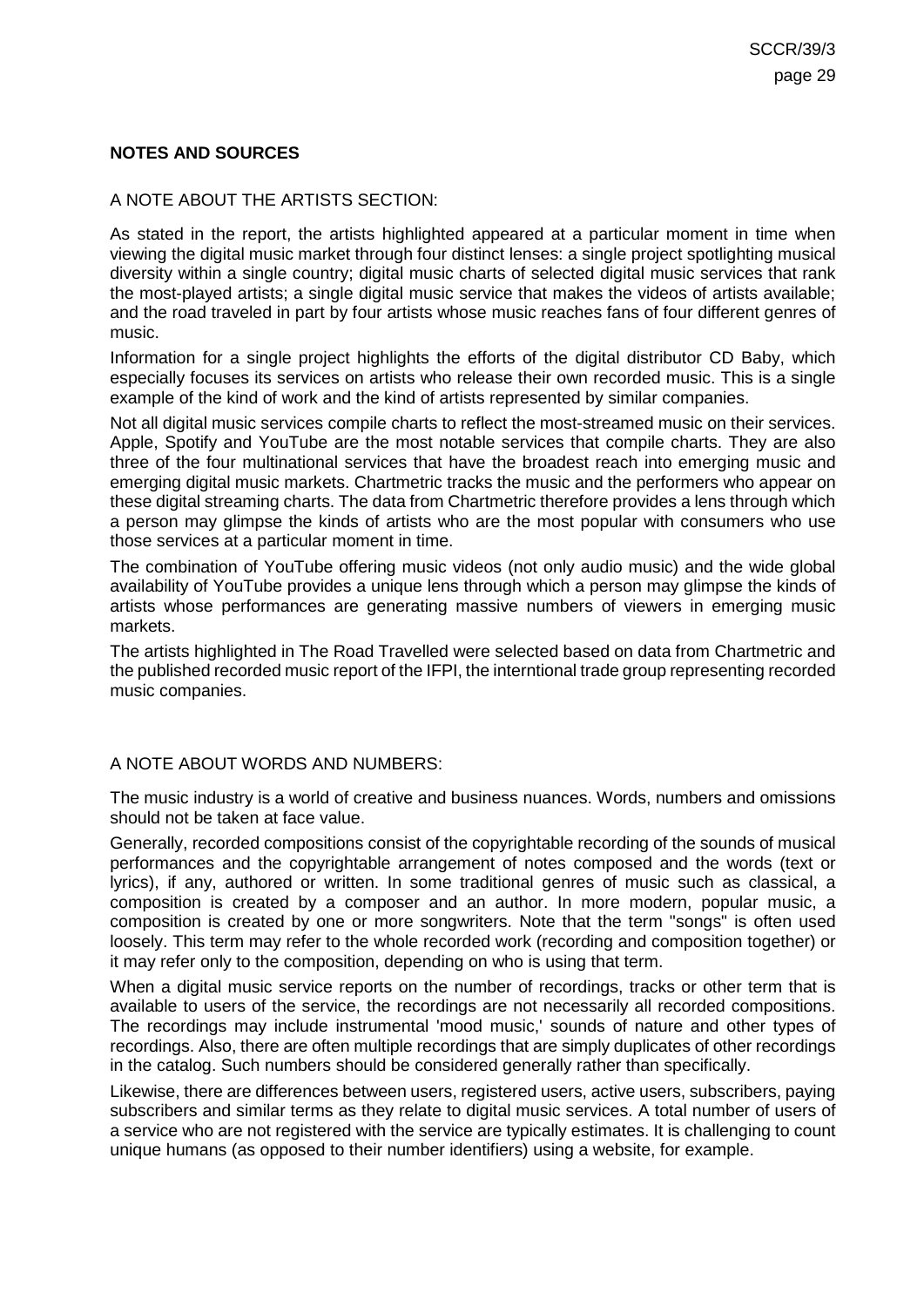A number of registered users with a service does not mean they are all actively using the service. Active users are actually using the service, but an active-user figure may mean that a number of people used a service only once in a month, for example, while others may have used a service every week or every day.

A count of subscribers and paid subscribers does not necessarily mean that there are that same number of users. For example, a family subscription plan may cover up to a certain number of individual, such as five family members. The digital service does not necessarily track or make available figures on how many individuals under a family plan actually used the service. A number of subscriptions rather than subscribers, however, counts the number of individual and family plan subscriptions/accounts rather than the number of individuals.

Finally, a number of paid subscribers does not necessarily mean that those individuals are paying the price charged by the digital service to those using the service online or through its mobile app. Some of those paid subscribers could have a subscription plan through a telecom and be paying less for the service as part of a bundle than they would pay if paying for the standalone service.

For the charts published by digital music services, the ranking of artists or recordings/songs does not necessarily mean that these artists are the most popular or the most listened-to artists in that country or region. The charts reflect use on the particular music service. That service may or may not be the most popular or the most used service by consumers in that particular country or region. Note that music videos may cost much more money to produce than an audio-only version of a recorded composition, so many artists may opt to released audio-only music.

To date there is no failproof way to know which artist is living and working in his or her country of origin and releasing recorded music from that country or has moved to another country. The infrastructure of the digital music industry does not have this full capability yet. The companies that track such information tend to rely on the original nationality of an artist, if known, but it can get especially complicated for artists who move from country to country or who have dual citizenships. A similar challenge exists for genres of music since categorizing the sound of an artist's music is often purely subjective.

When tracking the music of artists, the popularity of artists outside of their country of origin, especially in specific cities, is often attributable to the presence of a large community of expats in those cities. For example, music by Indian artists may be especially popular in the cities around the world where large communities of people originally from India now live. The most successful multinational artists may initially be supported by expats, but their music is then heard and supported by consumers in those countries who are not expats.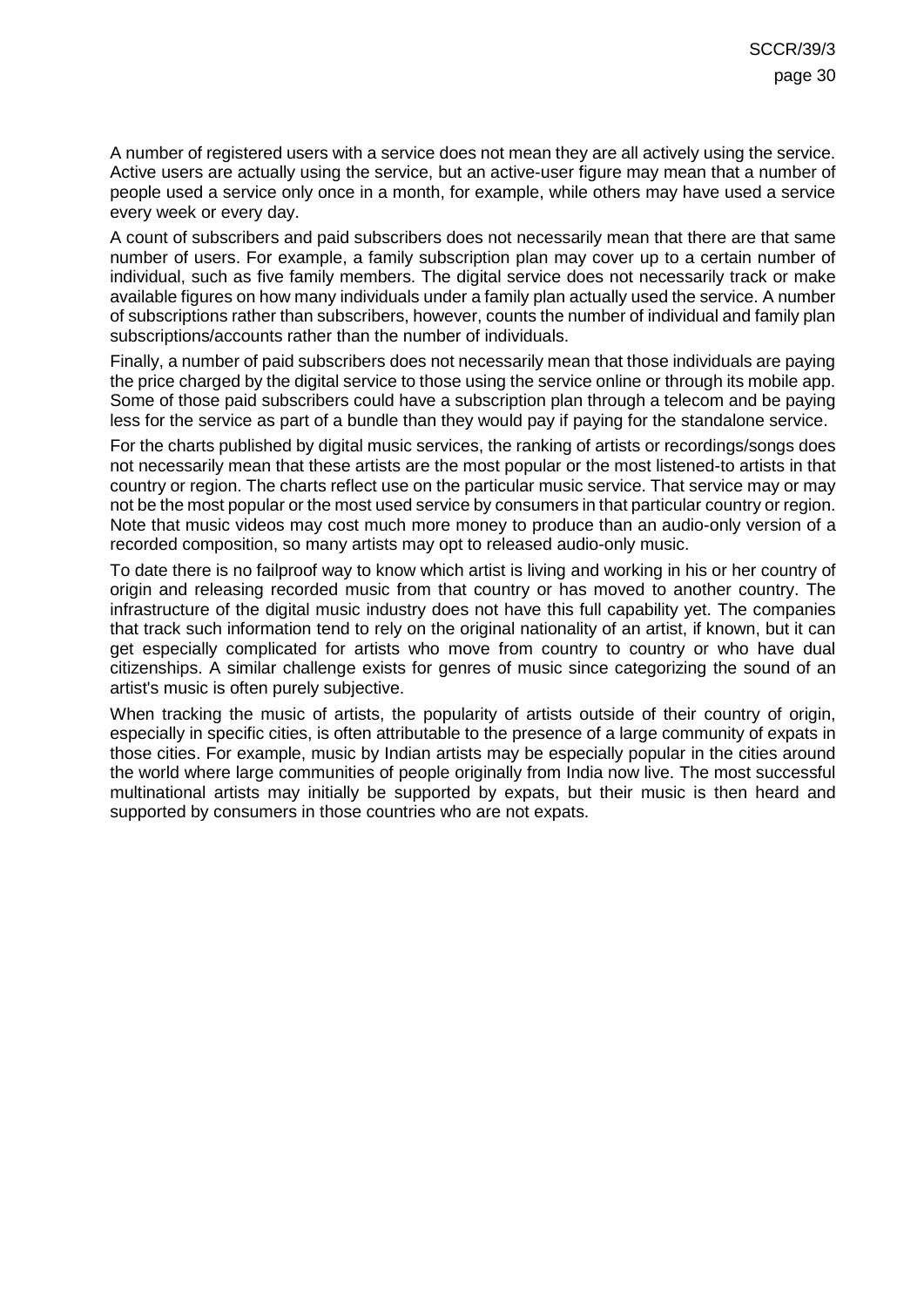#### <span id="page-30-0"></span>THE SOURCES:

The information in this report was obtained either directly from, or from publicly available information from, the following.

\*Information included from Susan Butler, the author of this report, based on 30 years' experience working in the music industry internationally, including 20 years as a practicing music industry attorney (during the latter years of that practice, the legal experience includes negotiating contractual agreements with DSPs).

Mayra Adrade Amazon.com Ches Anthony Anuel AA Apple Inc. Atif Aslan Aspiro AB (TIDAL) Bad Bunny Badshah J Balvin Beatport LLC Bennett Coleman and Co. Ltd. (The Times Group) **Boomplay** Buba Corelli Burna Boy Susan Butler\* ByteDance Inc. CD Baby Chartmetric Classical Archives LLC Bryce Clifford Collective rights organizations for songwriters and for performers (multiple executive-level individuals with organizations in this category who wish not to be named) Cutty Ranks CWL Classical.com Daddy Yankee Deezer Elji Beatzkilla Farruko French Montana Gamma Gaana Ltd. Julia Haggarty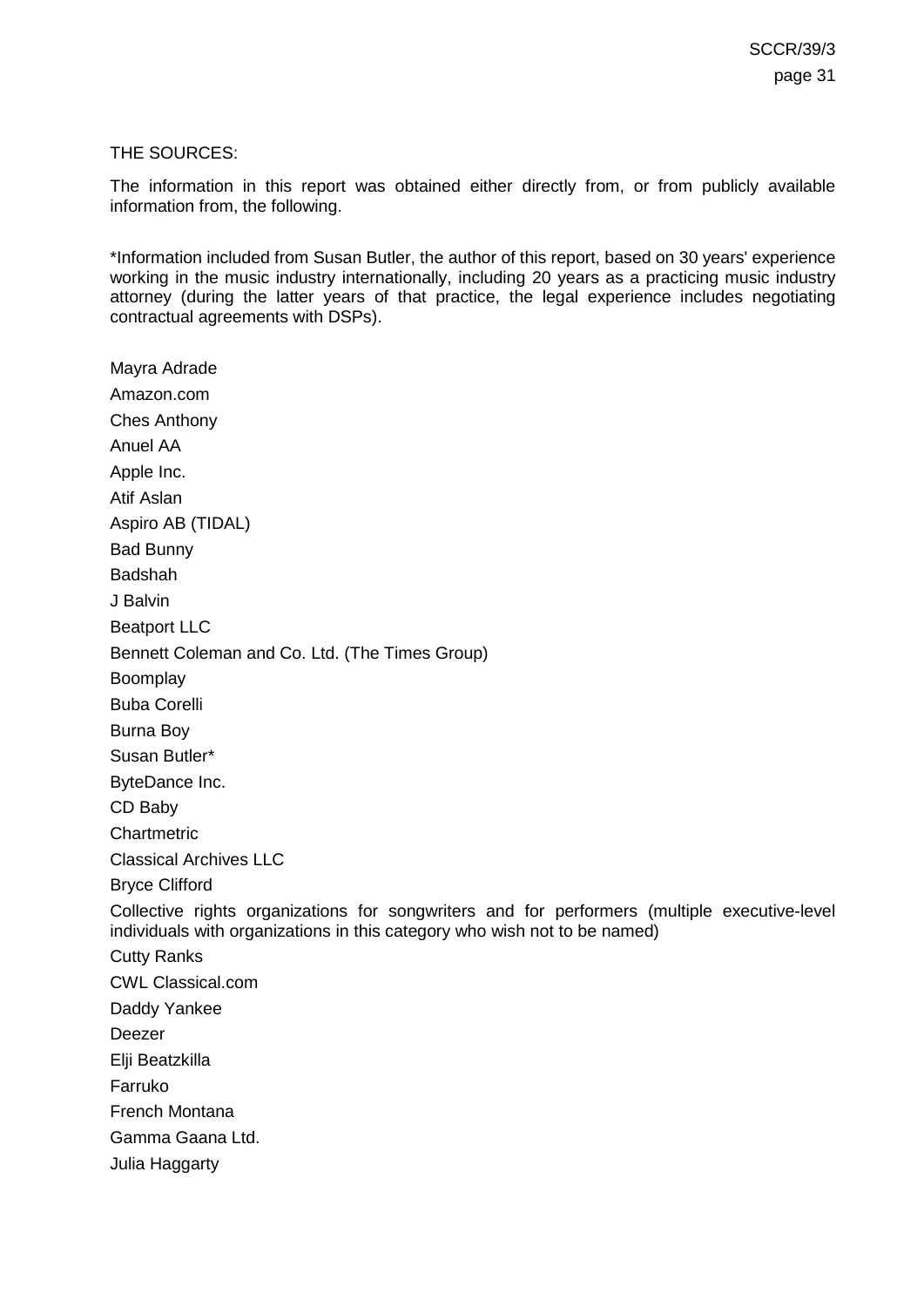IFPI Jah Prayzah James Music Johnson's Creek Band Kakao Corp. Neha Kakkar Karol G KDV Klassik Digital Vertriebs GmbH (Fidelio) Eddy Kenzo Jah Khalib Dennis Lloyd Mau y Ricky Midnight Shine Music publishing companies (multiple executive-level individuals with companies in this category who wish not to be named) Udit Narayan Natti Natasha Orange S.A. **Ozuna** Pandora Media LLC Sean Paul Popcaan Presto Classical Ltd. R2Bees Guru Randhawa Recorded music companies (multiple executive-level individuals with companies in this sector who wish not to be named) Reynmen Severina Arijit Singh Sirius XM Radio Inc. Sirius XM Holdings Inc. Sơn Tùng M-TP SoundCloud Ltd. Spotify AB